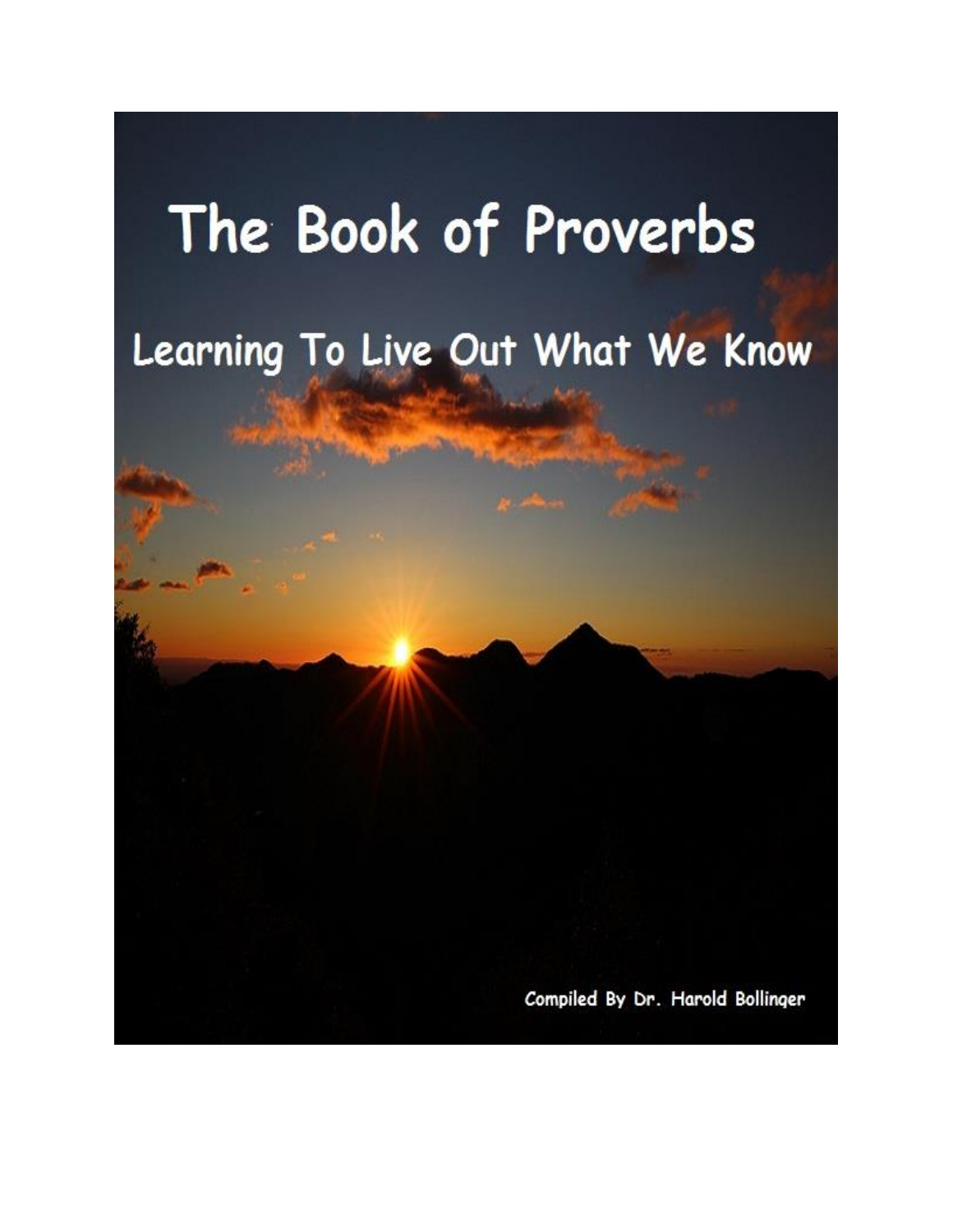# **[Proverbs](http://www.bibleonthenet.com/Proverbs.htm)**

**OVERVIEW:** ALPHABET letters, vowels, and consonants, formed into words, sentences, paragraphs, and books—spoken, lectured, signed, whispered, written, and printed. From friendly advice to impassioned speeches and from dusty volumes to daily tabloids, messages are sent and received with each sender trying to impart knowledge. . . and wisdom.

Woven into human fabric is the desire to learn and understand. Our minds set us apart from animals, and we analyze, conceptualize, theorize, discuss, and debate everything from science to the supernatural. And we build schools, institutes, and universities where learned professors can teach us about the world and about life.

Knowledge is good, but there is a vast difference between "knowledge" (having the facts) and "wisdom" (applying those facts to life). We may amass knowledge, but without wisdom, our knowledge is useless. We must learn how to *live out* what we know.

The wisest man who ever lived, Solomon, left us a legacy of written wisdom in three volumes—Proverbs, Ecclesiastes, and Song of Songs. In these books, under the inspiration of the Holy Spirit, he gives practical insights and guidelines for life.

In the first of these three volumes, Solomon passes on his practical advice in the form of proverbs. A proverb is a short, concise sentence that conveys moral truth. The book of Proverbs is a collection of these wise statements. The main theme of Proverbs, as we might expect, is the nature of true wisdom. Solomon writes, "The fear of the LORD is the beginning of knowledge, but fools despise wisdom and discipline" (Proverbs 1:7). He then proceeds to give hundreds of practical examples of how to live according to godly wisdom.

Proverbs covers a wide range of topics, including youth and discipline, family life, self-control and resisting temptation, business matters, words and the tongue, knowing God, marriage, seeking the truth, wealth and poverty, immorality, and, of course, wisdom. These proverbs are short poems (usually in couplet form), containing a holy mixture of common sense and timely warnings. Although they are not meant to teach doctrine, a person who follows their advice will walk closely with God.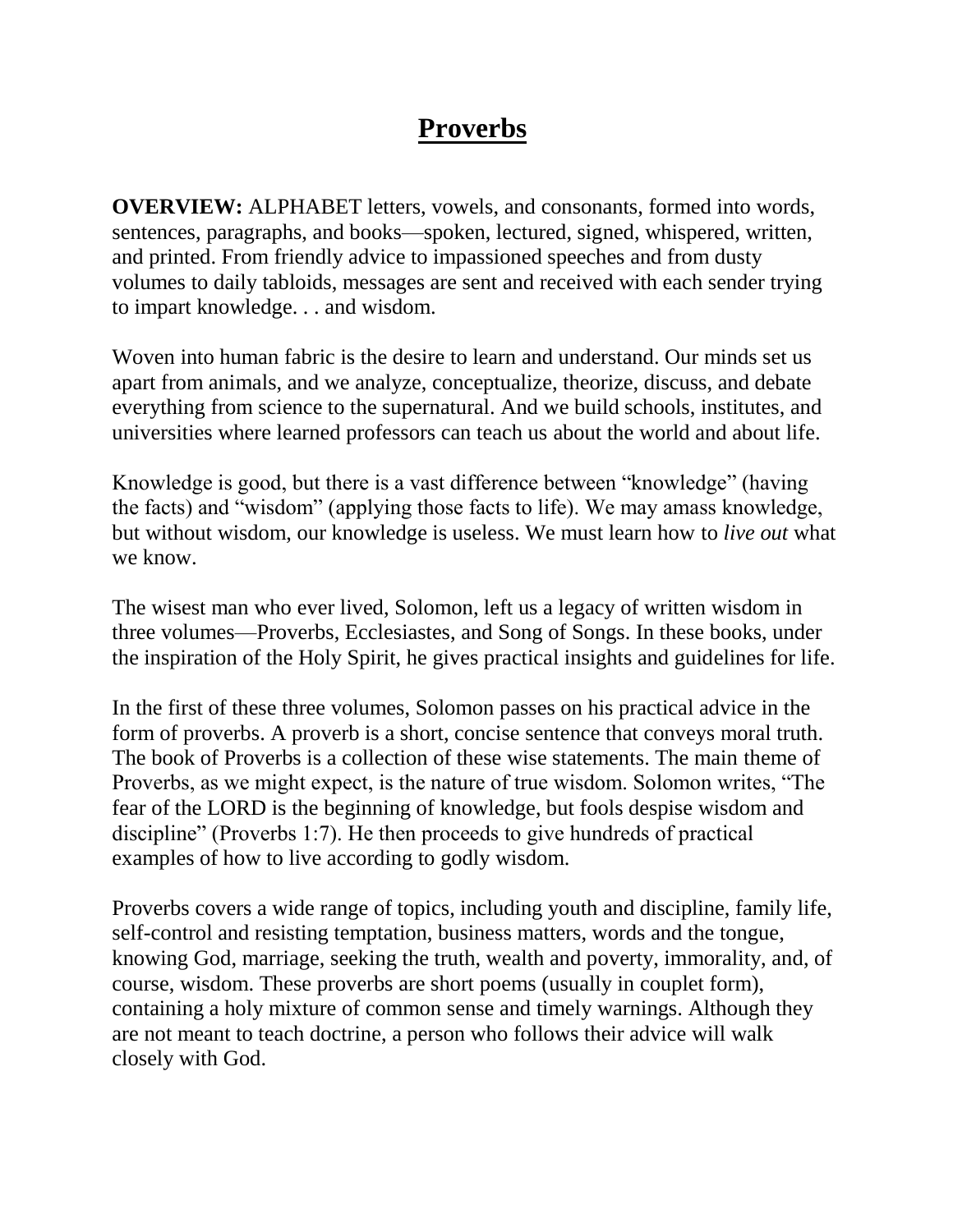The word "proverb" comes from a Hebrew word that means "to rule or to govern," and these sayings, reminders, and admonitions provide profound advice for governing our lives.

As you read Proverbs, understand that knowing God is the key to wisdom. Listen to the thoughts and lessons from the world's wisest man, and apply these truths to your life. Don't just read these proverbs; act on them!

#### **THE BLUEPRINT**

#### **A. WISDOM FOR YOUNG PEOPLE (Proverbs 1:1-9:18)**

#### Proverbs 1:1-9:18

These are the proverbs of Solomon, David's son, king of Israel.

 [2] The purpose of these proverbs is to teach people wisdom and discipline, and to help them understand wise sayings. [3] Through these proverbs, people will receive instruction in discipline, good conduct, and doing what is right, just, and fair. [4] These proverbs will make the

simpleminded clever. They will give knowledge and purpose to young people.

 [5] Let those who are wise listen to these proverbs and become even wiser. And let those who understand receive guidance [6] by exploring the depth of meaning in these proverbs, parables, wise sayings, and riddles.

[7] Fear of the Lord is the beginning of knowledge. Only fools despise wisdom and discipline.

 [8] Listen, my child, to what your father teaches you. Don't neglect your mother's teaching. [9] What you learn from them will crown you with grace and clothe you with honor.

 [10] My child, if sinners entice you, turn your back on them! [11] They may say, "Come and join us. Let's hide and kill someone! Let's ambush the innocent! [12] Let's swallow them alive as the grave swallows its victims. Though they are in the prime of life, they will go down into the pit of death. [13] And the loot we'll get! We'll fill our houses with all kinds of things! [14] Come on, throw in your lot with us; we'll split our loot with you."

 [15] Don't go along with them, my child! Stay far away from their paths. [16] They rush to commit crimes. They hurry to commit murder. [17] When a bird sees a trap being set, it stays away. [18] But not these people! They set an ambush for themselves; they booby-trap their own lives! [19] Such is the fate of all who are greedy for gain. It ends up robbing them of life.

 [20] Wisdom shouts in the streets. She cries out in the public square. [21] She calls out to the crowds along the main street, and to those in front of city hall. [22] "You simpletons!" she cries. "How long will you go on being simpleminded? How long will you mockers relish your mocking? How long will you fools fight the facts? [23] Come here and listen to me! I'll pour out the spirit of wisdom upon you and make you wise.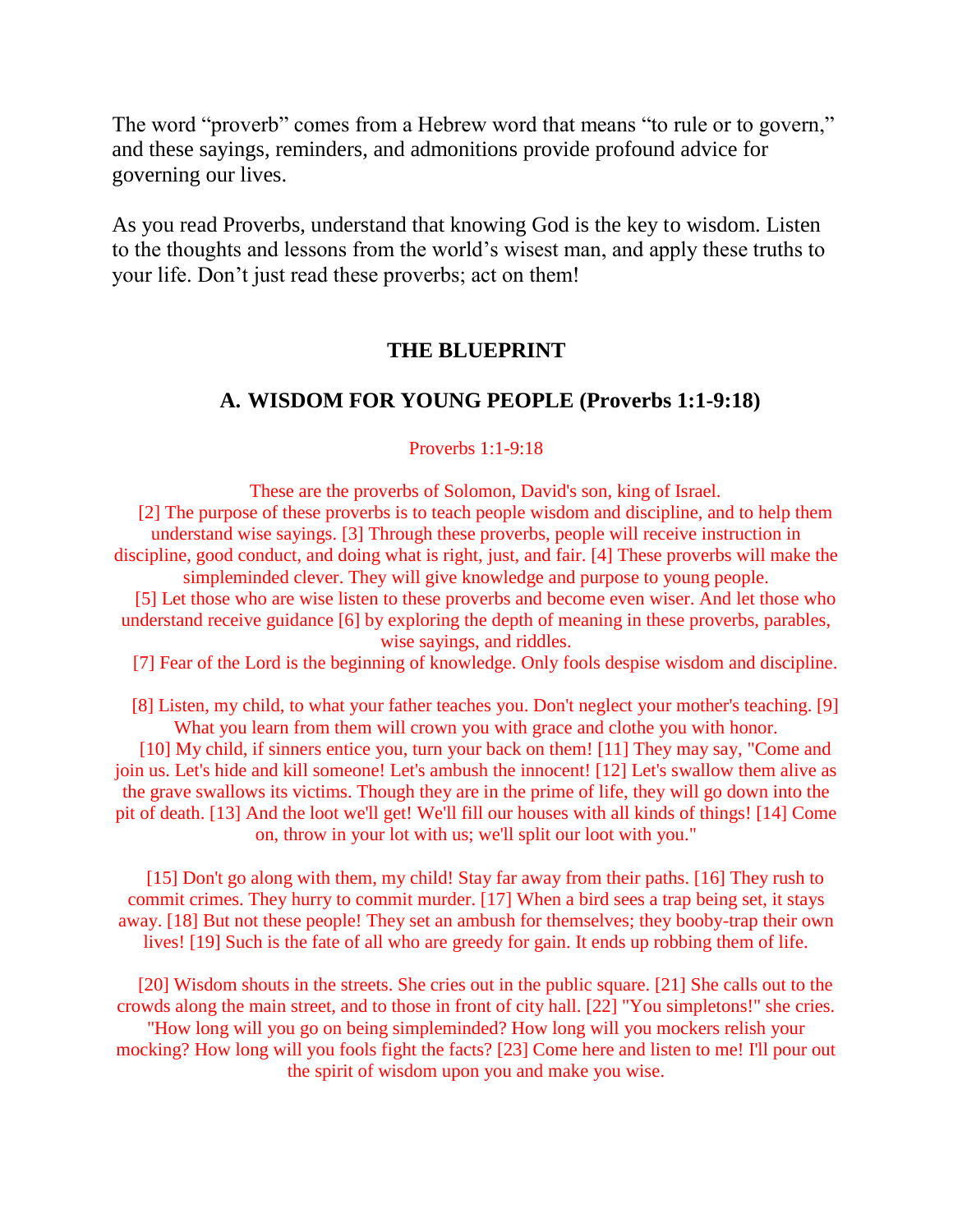[24] "I called you so often, but you didn't come. I reached out to you, but you paid no attention. [25] You ignored my advice and rejected the correction I offered. [26] So I will laugh when you are in trouble! I will mock you when disaster overtakes you— [27] when calamity overcomes you like a storm, when you are engulfed by trouble, and when anguish and distress overwhelm you.

[28] "I will not answer when they cry for help. Even though they anxiously search for me, they will not find me. [29] For they hated knowledge and chose not to fear the Lord. [30] They rejected my advice and paid no attention when I corrected them. [31] that is why they must eat the bitter fruit of living their own way. They must experience the full terror of the path they have chosen. [32] For they are simpletons who turn away from me—to death. They are fools, and their own complacency will destroy them. [33] But all who listen to me will live in peace and safety, unafraid of harm."

 [2:1] my child, listen to me and treasure my instructions. [2] Tune your ears to wisdom, and concentrate on understanding. [3] Cry out for insight and understanding. [4] Search for them as you would for lost money or hidden treasure. [5] Then you will understand what it means to fear the Lord, and you will gain knowledge of God. [6] For the Lord grants wisdom! From his mouth come knowledge and understanding. [7] He grants a treasure of good sense to the godly. He is their shield, protecting those who walk with integrity. [8] He guards the paths of justice and protects those who are faithful to him.

 [9] Then you will understand what is right, just, and fair, and you will know how to find the right course of action every time. [10] For wisdom will enter your heart, and knowledge will fill you with joy. [11] Wise planning will watch over you. Understanding will keep you safe. [12] Wisdom will save you from evil people, from those whose speech is corrupt. [13] These people turn from right ways to walk down dark and evil paths. [14] They rejoice in doing wrong, and they enjoy evil as it turns things upside down. [15] What they do is crooked, and their ways are wrong.

 [16] Wisdom will save you from the immoral woman, from the flattery of the adulterous woman. [17] She has abandoned her husband and ignores the covenant she made before God. [18] Entering her house leads to death; it is the road to hell. [19] The man who visits her is doomed. He will never reach the paths of life.

 [20] Follow the steps of good men instead, and stay on the paths of the righteous. [21] For only the upright will live in the land, and those who have integrity will remain in it. [22] But the wicked will be removed from the land, and the treacherous will be destroyed.

 [3:1] My child, never forget the things I have taught you. Store my commands in your heart, [2] for they will give you a long and satisfying life. [3] Never let loyalty and kindness get away from you! Wear them like a necklace; write them deep within your heart. [4] Then you will find favor with both God and people, and you will gain a good reputation.

 [5] Trust in the Lord with all your heart; do not depend on your own understanding. [6] seek his will in all you do, and he will direct your paths.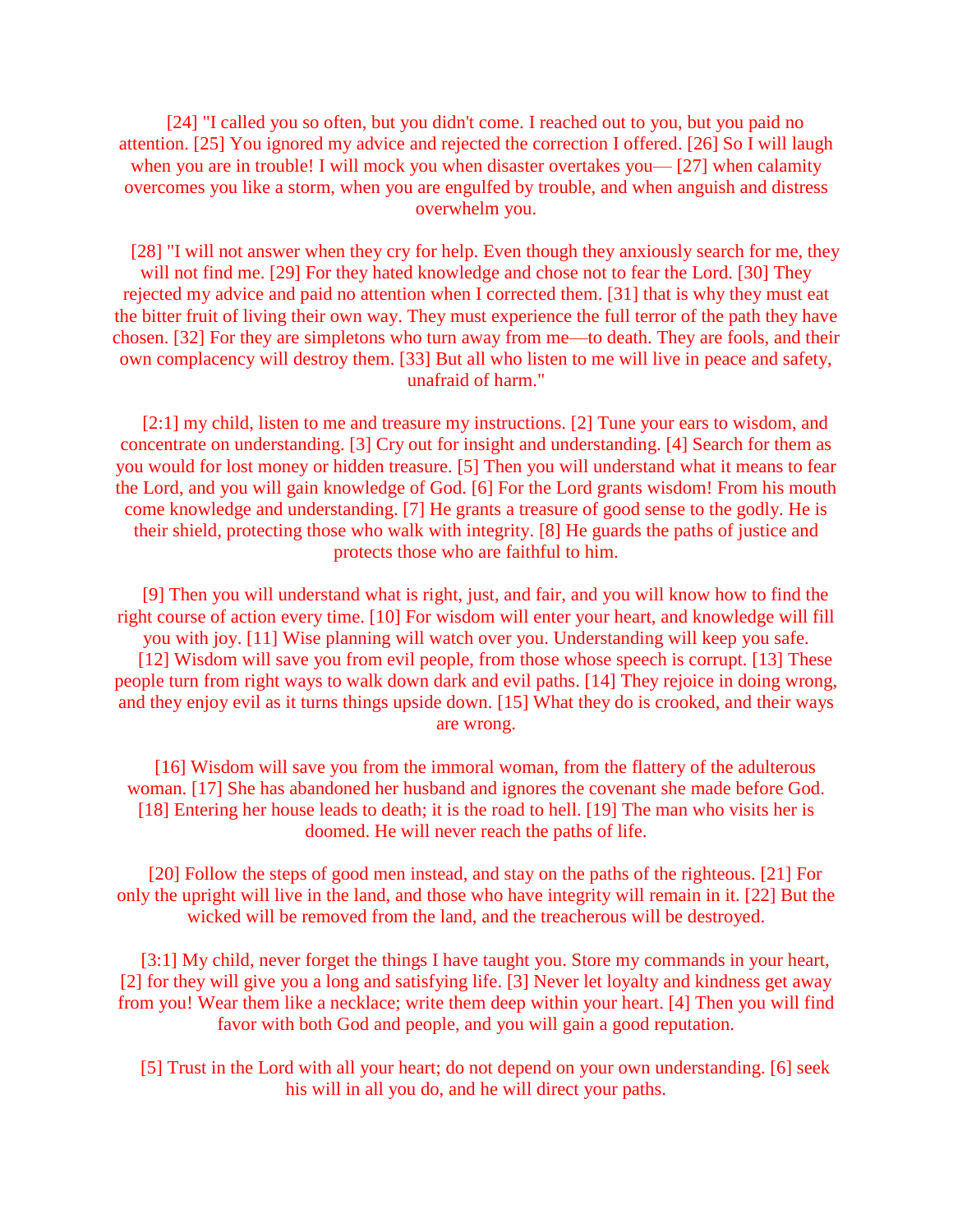[7] Don't be impressed with your own wisdom. Instead, fear the Lord and turn your back on evil. [8] Then you will gain renewed health and vitality.

 [9] Honor the Lord with your wealth and with the best part of everything your land produces. [10] Then he will fill your barns with grain, and your vats will overflow with the finest wine.

 [11] My child, don't ignore it when the Lord disciplines you, and don't be discouraged when he corrects you. [12] For the Lord corrects those he loves, just as a father corrects a child in whom he delights.

 [13] Happy is the person who finds wisdom and gains understanding. [14] For the profit of wisdom is better than silver, and her wages are better than gold. [15] Wisdom is more precious than rubies; nothing you desire can compare with her. [16] She offers you life in her right hand, and riches and honor in her left. [17] She will guide you down delightful paths; all her ways are satisfying. [18] Wisdom is a tree of life to those who embrace her; happy are those who hold her tightly.

 [19] By wisdom the Lord founded the earth; by understanding he established the heavens. [20] By his knowledge the deep fountains of the earth burst forth, and the clouds poured down rain. [21] My child, don't lose sight of good planning and insight. Hang on to them, [22] for they fill you with life and bring you honor and respect.

[23] They keep you safe on your way and keep your feet from stumbling. [24] You can lie down without fear and enjoy pleasant dreams. [25] You need not be afraid of disaster or the destruction that comes upon the wicked, [26] for the Lord is your security. He will keep your foot from being caught in a trap.

 [27] Do not withhold good from those who deserve it when it's in your power to help them. [28] If you can help your neighbor now, don't say, "Come back tomorrow, and then I'll help you."

 [29] Do not plot against your neighbors, for they trust you. [30] Don't make accusations against someone who hasn't wronged you.

[31] Do not envy violent people; don't copy their ways. [32] Such wicked people are an abomination to the Lord, but he offers his friendship to the godly.

[33] The curse of the Lord is on the house of the wicked, but his blessing is on the home of the upright.

> [34] The Lord mocks at mockers, but he shows favor to the humble. [35] The wise inherit honor, but fools are put to shame!

[4:1] My children, listen to me. Listen to your father's instruction. Pay attention and grow wise, [2] for I am giving you good guidance. Don't turn away from my teaching. [3] For I, too,

was once my father's son, tenderly loved by my mother as an only child. [4] My father told me, "Take my words to heart. Follow my instructions and you will live. [5]

Learn to be wise, and develop good judgment. Don't forget or turn away from my words. [6] Don't turn your back on wisdom, for she will protect you. Love her, and she will guard you. [7] Getting wisdom is the most important thing you can do! And whatever else you do, get good judgment. [8] If you prize wisdom, she will exalt you. Embrace her and she will honor you.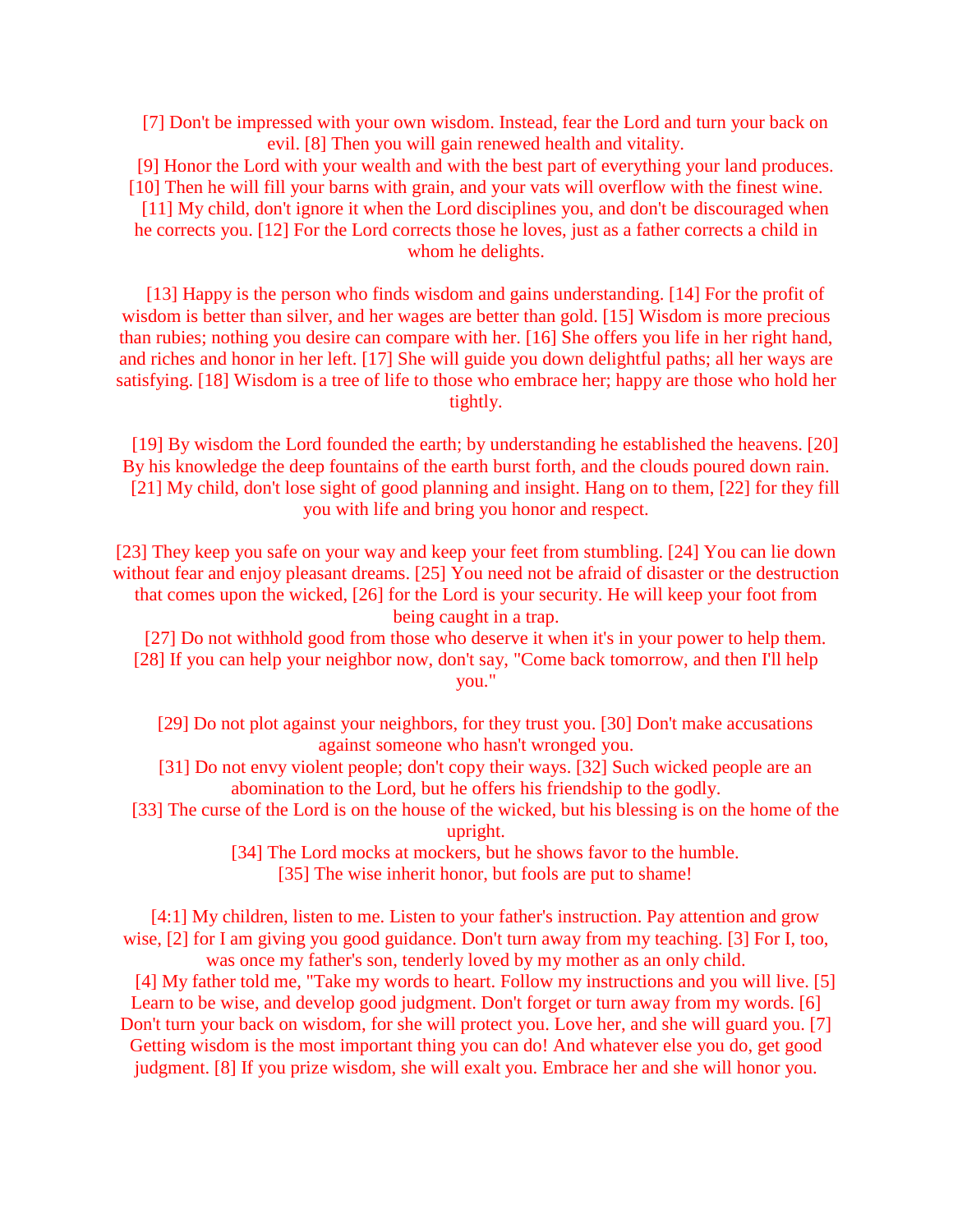[9] She will place a lovely wreath on your head; she will present you with a beautiful crown." [10] My child, listen to me and do as I say, and you will have a long, good life. [11] I will teach you wisdom's ways and lead you in straight paths. [12] If you live a life guided by wisdom, you won't limp or stumble as you run. [13] Carry out my instructions; don't forsake them. Guard them, for they will lead you to a fulfilled life.

 [14] Do not do as the wicked do or follow the path of evildoers. [15] Avoid their haunts. Turn away and go somewhere else, [16] for evil people cannot sleep until they have done their evil deed for the day. They cannot rest unless they have caused someone to stumble. [17] They eat wickedness and drink violence!

[18] The way of the righteous is like the first gleam of dawn, which shi nes ever brighter until the full light of day. [19] But the way of the wicked is like complete darkness. Those who follow it have no idea what they are stumbling over. [20] Pay attention, my child, to what I say. Listen carefully. [21] Don't lose sight of my words. Let them penetrate deep within your heart, [22] for they bring life and radiant health to anyone who discovers their meaning.

> [23] Above all else, guard your heart, for it affects everything you do. [24] Avoid all perverse talk; stay far from corrupt speech.

 [25] Look straight ahead, and fix your eyes on what lies before you. [26] Mark out a straight path for your feet; then stick to the path and stay safe. [27] Don't get sidetracked; keep your feet from following evil.

 [5:1] My son, pay attention to my wisdom; listen carefully to my wise counsel. [2] Then you will learn to be discreet and will store up knowledge.

 [3] The lips of an immoral woman are as sweet as honey, and her mouth is smoother than oil. [4] But the result is as bitter as poison, sharp as a double-edged sword. [5] Her feet go down to death; her steps lead straight to the grave. [6] For she does not care about the path to life. She staggers down a crooked trail and doesn't even realize where it leads.

[7] So now, my sons, listen to me. Never stray from what I am about to say:

[8] Run from her! Don't go near the door of her house! [9] If you do, you will lose your honor and hand over to merciless people everything you have achieved in life. [10] Strangers will obtain your wealth, and someone else will enjoy the fruit of your labor. [11] Afterward you will groan in anguish when disease consumes your body, [12] and you will say, "How I hated discipline! If only I had not demanded my own way! [13] Oh, why didn't I listen to my teachers? Why didn't I pay attention to those who gave me instruction? [14] I have come to the brink of utter ruin, and now I must face public disgrace."

 [15] Drink water from your own well—share your love only with your wife. [16] Why spill the water of your springs in public, having sex with just anyone? [17] You should reserve it for yourselves. Don't share it with strangers.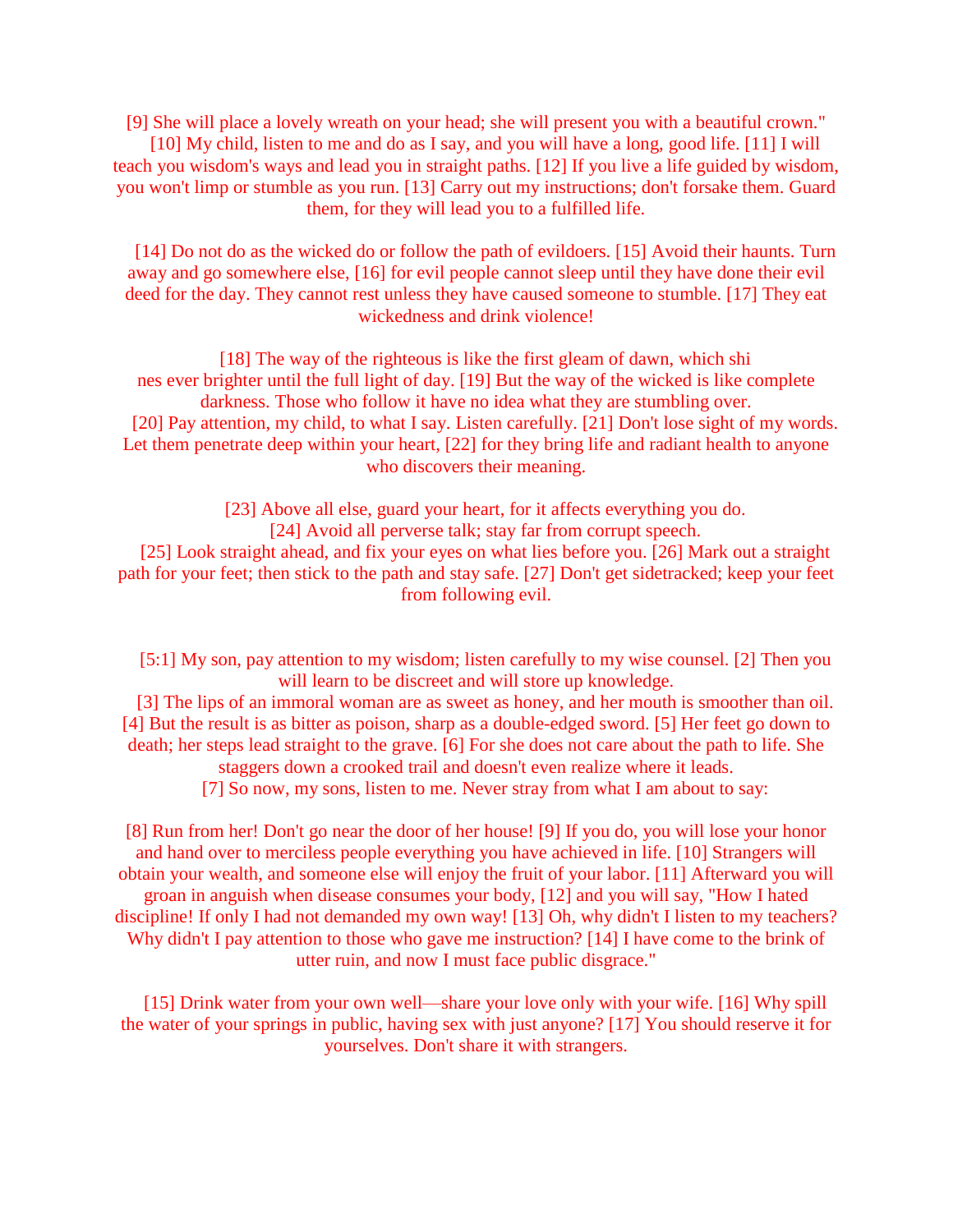[18] Let your wife be a fountain of blessing for you. Rejoice in the wife of your youth. [19] She is a loving doe, a graceful deer. Let her breasts satisfy you always. May you always be captivated by her love. [20] Why be captivated, my son, with an immoral woman, or embrace the breasts of an adulterous woman?

 [21] For the Lord sees clearly what a man does, examining every path he takes. [22] An evil man is held captive by his own sins; they are ropes that catch and hold him. [23] He will die for lack of self-control; he will be lost because of his incredible folly.

[6:1] My child, if you co-sign a loan for a friend or guarantee the debt of someone you hardly know— [2] if you have trapped yourself by your agreement and are caught by what you said— [3] quick, get out of it if you possibly can! You have placed yourself at your friend's mercy. Now swallow your pride; go and beg to have your name erased. [4] Don't put it off. Do it now! Don't rest until you do. [5] Save yourself like a deer escaping from a hunter, like a bird fleeing from a net.

 [6] Take a lesson from the ants, you lazybones. Learn from their ways and be wise! [7] Even though they have no prince, governor, or ruler to make them work, [8] they labor hard all summer, gathering food for the winter. [9] But you, lazybones, how long will you sleep? When will you wake up? I want you to learn this lesson: [10] A little extra sleep, a little more slumber, a little folding of the hands to rest— [11] and poverty will pounce on you like a bandit; scarcity will attack you like an armed robber.

 [12] Here is a description of worthless and wicked people: They are constant liars, [13] signaling their true intentions to their friends by making signs with their eyes and feet and fingers. [14] Their perverted hearts plot evil. They stir up trouble constantly. [15] But they will be destroyed suddenly, broken beyond all hope of healing.

> [16] There are six things the Lord hates—no, seven things he detests: [17] haughty eyes, a lying tongue, hands that kill the innocent, [18] a heart that plots evil, feet that race to do wrong, [19] a false witness who pours out lies, a person who sows discord among brothers.

 [20] My son, obey your father's commands, and don't neglect your mother's teaching. [21] Keep their words always in your heart. Tie them around your neck. [22] Wherever you walk, their counsel can lead you. When you sleep, they will protect you. When you wake up in the morning, they will advise you. [23] For these commands and this teaching are a lamp to light the way ahead of you. The correction of discipline is the way to life.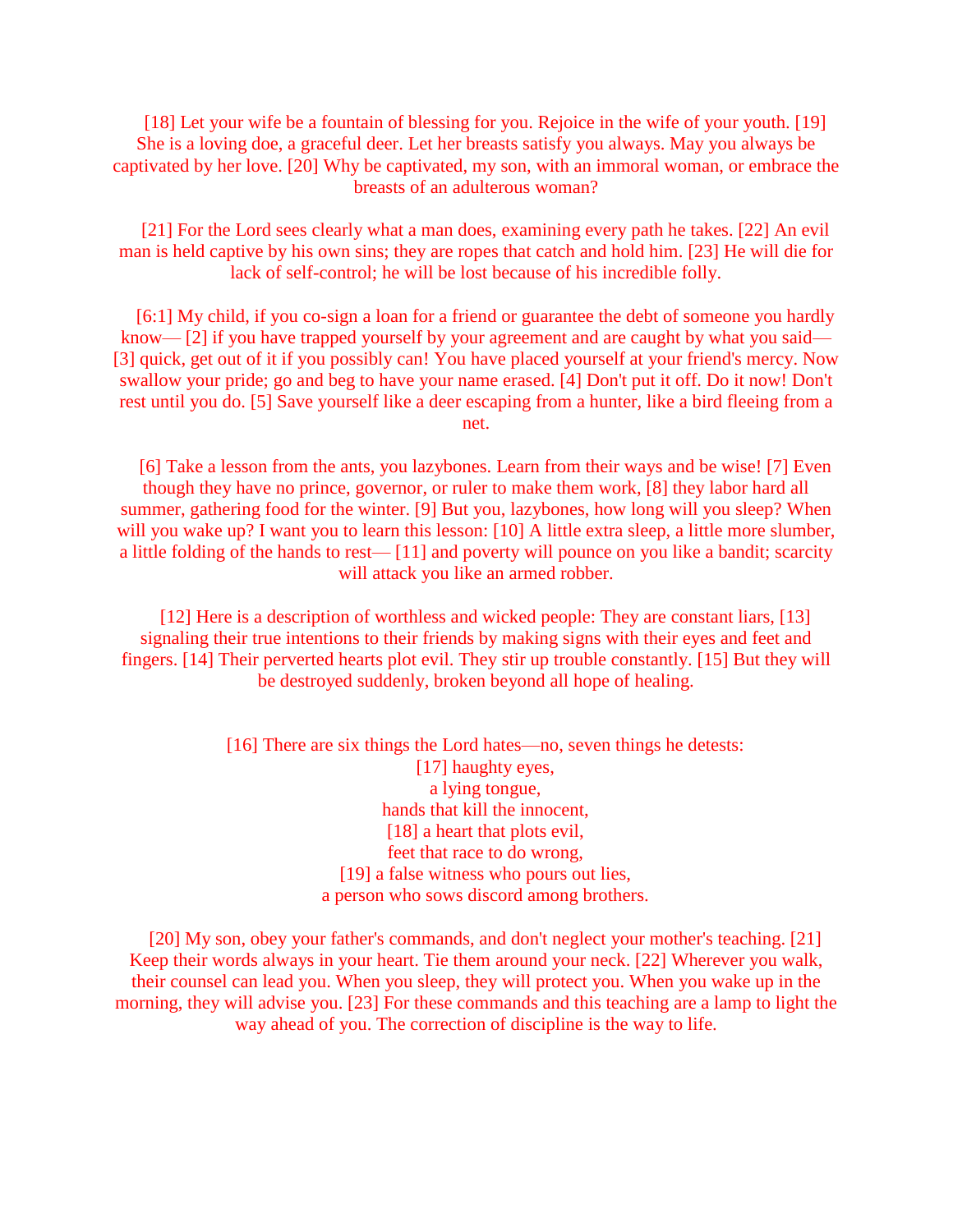[24] These commands and this teaching will keep you from the immoral woman, from the smooth tongue of an adulterous woman. [25] Don't lust for her beauty. Don't let her coyness seduce you. [26] For a prostitute will bring you to poverty, and sleeping with another man's wife may cost you your very life. [27] Can a man scoop fire into his lap and not be burned? [28] Can he walk on hot coals and not blister his feet? [29] So it is with the man who sleeps with another man's wife. He who embraces her will not go unpunished.

[30] Excuses might be found for a thief who steals because he is starving. [31] But if he is caught, he will be fined seven times as much as he stole, even if it means selling everything in his house to pay it back.

 [32] But the man who commits adultery is an utter fool, for he destroys his own soul. [33] Wounds and constant disgrace are his lot. His shame will never be erased. [34] For the woman's husband will be furious in his jealousy, and he will have no mercy in his day of vengeance. [35] There is no compensation or bribe that will satisfy him.

[7:1] Follow my advice, my son; always treasure my commands. [2] Obey them and live! Guard my teachings as your most precious possession. [3] Tie them on your fingers as a reminder. Write them deep within your heart.

 [4] Love wisdom like a sister; make insight a beloved member of your family. [5] Let them hold you back from an affair with an immoral woman, from listening to the flattery of an adulterous woman.

 [6] I was looking out the window of my house one day [7] and saw a simpleminded young man who lacked common sense. [8] He was crossing the street near the house of an immoral woman. He was strolling down the path by her house [9] at twilight, as the day was fading, as the dark of night set in. [10] The woman approached him, dressed seductively and sly of heart. [11] She was the brash, rebellious type who never stays at home. [12] She is often seen in the streets and markets, soliciting at every corner.

 [13] She threw her arms around him and kissed him, and with a brazen look she said, [14] "I've offered my sacrifices and just finished my vows. [15] It's you I was looking for! I came out to find you, and here you are! [16] My bed is spread with colored sheets of finest linen imported from Egypt. [17] I've perfumed my bed with myrrh, aloes, and cinnamon. [18] Come, let's drink our fill of love until morning. Let's enjoy each other's caresses, [19] for my husband is not home. He's away on a long trip. [20] He has taken a wallet full of money with him, and he won't return until later in the month."

 [21] So she seduced him with her pretty speech. With her flattery she enticed him. [22] He followed her at once, like an ox going to the slaughter or like a trapped stag, [23] awaiting the arrow that would pierce its heart. He was like a bird flying into a snare, little knowing it would cost him his life.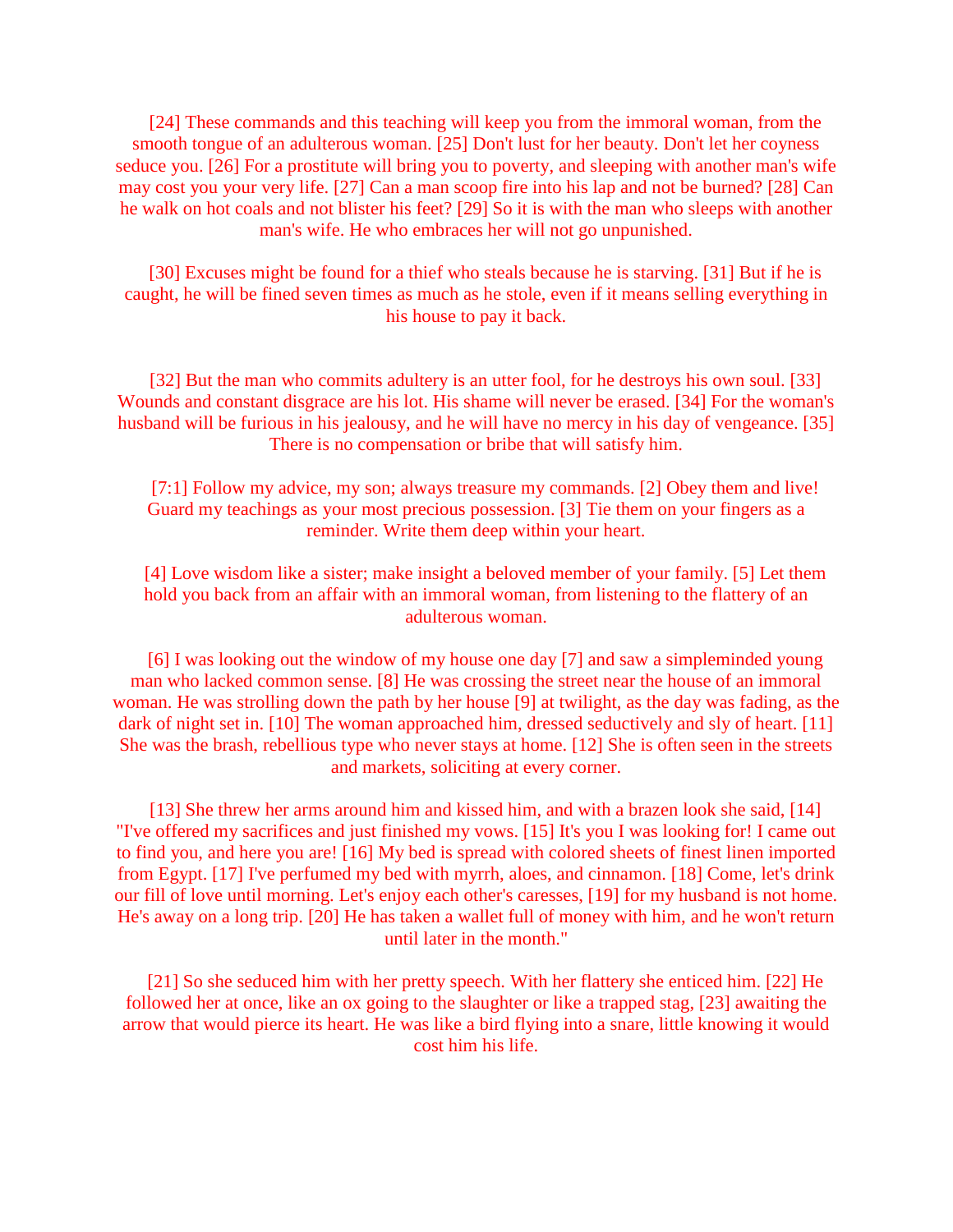[24] Listen to me, my sons, and pay attention to my words. [25] Don't let your hearts stray away toward her. Don't wander down her wayward path. [26] For she has been the ruin of many; numerous men have been her victims. [27] Her house is the road to the grave. Her bedroom is the den of death.

 [8:1] Listen as wisdom calls out! Hear as understanding raises her voice! [2] She stands on the hilltop and at the crossroads. [3] At the entrance to the city, at the city gates, she cries aloud, [4] "I call to you, to all of you! I am raising my voice to all people. [5] How naive you are! Let me give you common sense. O foolish ones, let me give you understanding. [6] Listen to me! For I have excellent things to tell you. Everything I say is right, [7] for I speak the truth and hate every kind of deception. [8] My advice is wholesome and good. There is nothing crooked or twisted in it. [9] My words are plain to anyone with understanding, clear to those who want to learn.

[10] "Choose my instruction rather than silver, and knowledge over pure gold. [11] For wisdom is far more valuable than rubies. Nothing you desire can be compared with it. [12] "I, Wisdom, live together with good judgment. I know where to discover knowledge and discernment. [13] All who fear the Lord will hate evil. That is why I hate pride, arrogance, corruption, and perverted speech. [14] Good advice and success belong to me. Insight and strength are mine. [15] Because of me, kings reign, and rulers make just laws. [16] Rulers lead with my help, and nobles make righteous judgments.

 [17] "I love all who love me. Those who search for me will surely find me. [18] Unending riches, honor, wealth, and justice are mine to distribute. [19] My gifts are better than the purest gold, my wages better than sterling silver! [20] I walk in righteousness, in paths of justice. [21] Those who love me inherit wealth, for I fill their treasuries.

 [22] "The Lord formed me from the beginning, before he created anything else. [23] I was appointed in ages past, at the very first, before the earth began. [24] I was born before the oceans were created, before the springs bubbled forth their waters. [25] Before the mountains and the hills were formed, I was born— [26] before he had made the earth and fields and the first handfuls of soil.

 [27] "I was there when he established the heavens, when he drew the horizon on the oceans. [28] I was there when he set the clouds above, when he established the deep fountains of the earth. [29] I was there when he set the limits of the seas, so they would not spread beyond their boundaries. And when he marked off the earth's foundations, [30] I was the architect at his side. I was his constant delight, rejoicing always in his presence. [31] And how happy I was with what he created—his wide world and all the human family!

[32] "And so, my children, listen to me, for happy are all who follow my ways. [33] Listen to my counsel and be wise. Don't ignore it.

 [34] "Happy are those who listen to me, watching for me daily at my gates, waiting for me outside my home! [35] For whoever finds me finds life and wins approval from the Lord. [36]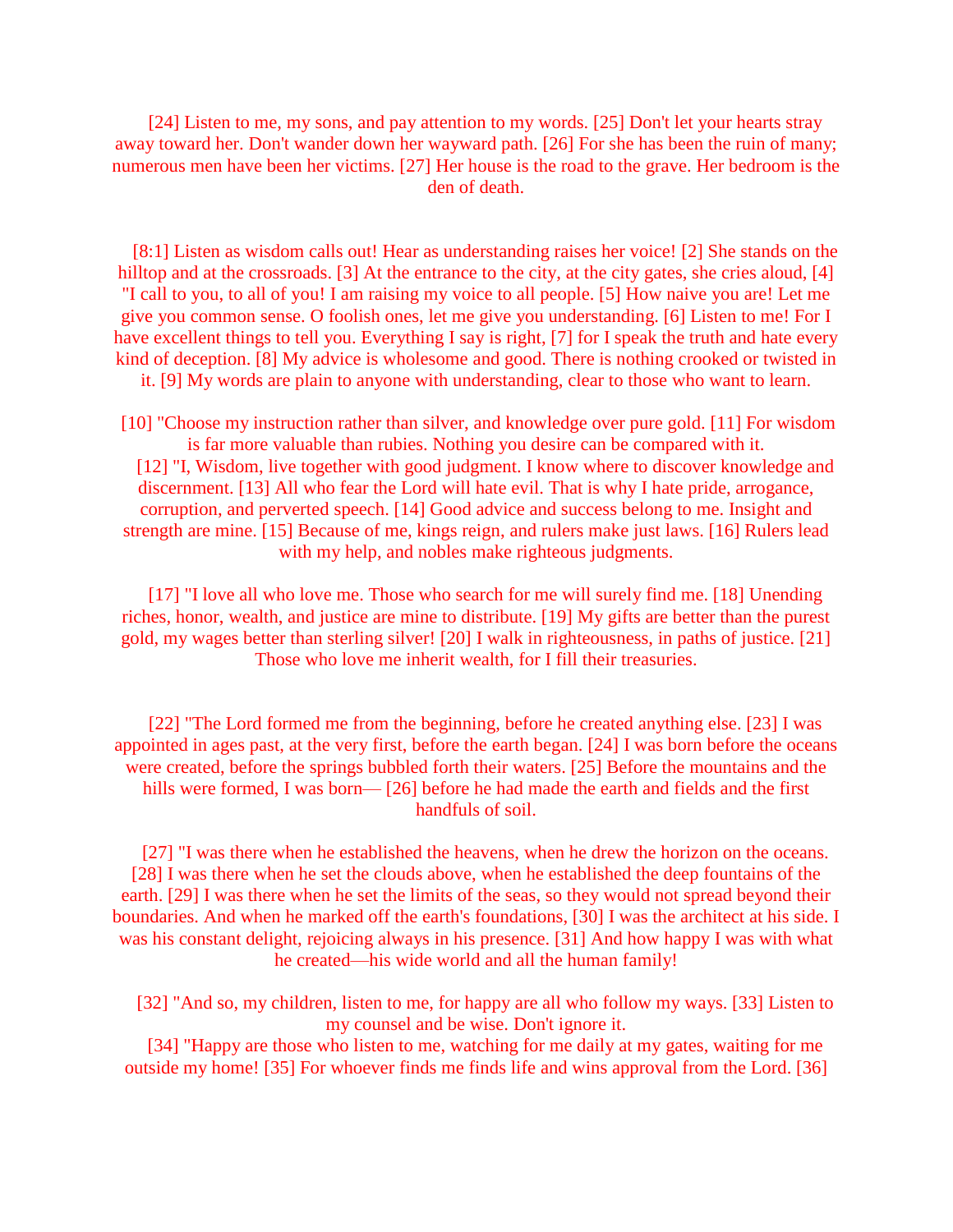But those who miss me have injured themselves. All who hate me love death."

 [9:1] Wisdom has built her spacious house with seven pillars. [2] She has prepared a great banquet, mixed the wines, and set the table. [3] She has sent her servants to invite everyone to come. She calls out from the heights overlooking the city. [4] "Come home with me," she urges the simple. To those without good judgment, she says,

[5] "Come, eat my food, and drink the wine I have mixed. [6] Leave your foolish ways behind, and begin to live; learn how to be wise."

 [7] Anyone who rebukes a mocker will get a smart retort. Anyone who rebukes the wicked will get hurt. [8] So don't bother rebuking mockers; they will only hate you. But the wise, when rebuked, will love you all the more. [9] Teach the wise, and they will be wiser. Teach the righteous, and they will learn more.

- [10] Fear of the Lord is the beginning of wisdom. Knowledge of the Holy One results in understanding.
- [11] Wisdom will multiply your days and add years to your life. [12] If you become wise, you will be the one to benefit. If you scorn wisdom, you will be the one to suffer.

 [13] The woman named Folly is loud and brash. She is ignorant and doesn't even know it. [14] She sits in her doorway on the heights overlooking the city. [15] She calls out to men going by who are minding their own business. [16] "Come home with me," she urges the simple. To those without good judgment, she says, [17] "Stolen water is refreshing; food eaten in secret tastes the best!" [18] But the men don't realize that her former guests are now in the grave.

Solomon instructed the young people of his day like a father giving advice to his child. While many of these proverbs are directed toward young people, the principles supporting them are helpful to all believers, male and female, young and old. Anyone beginning his or her journey to discover more of wisdom will benefit greatly from these wise sayings.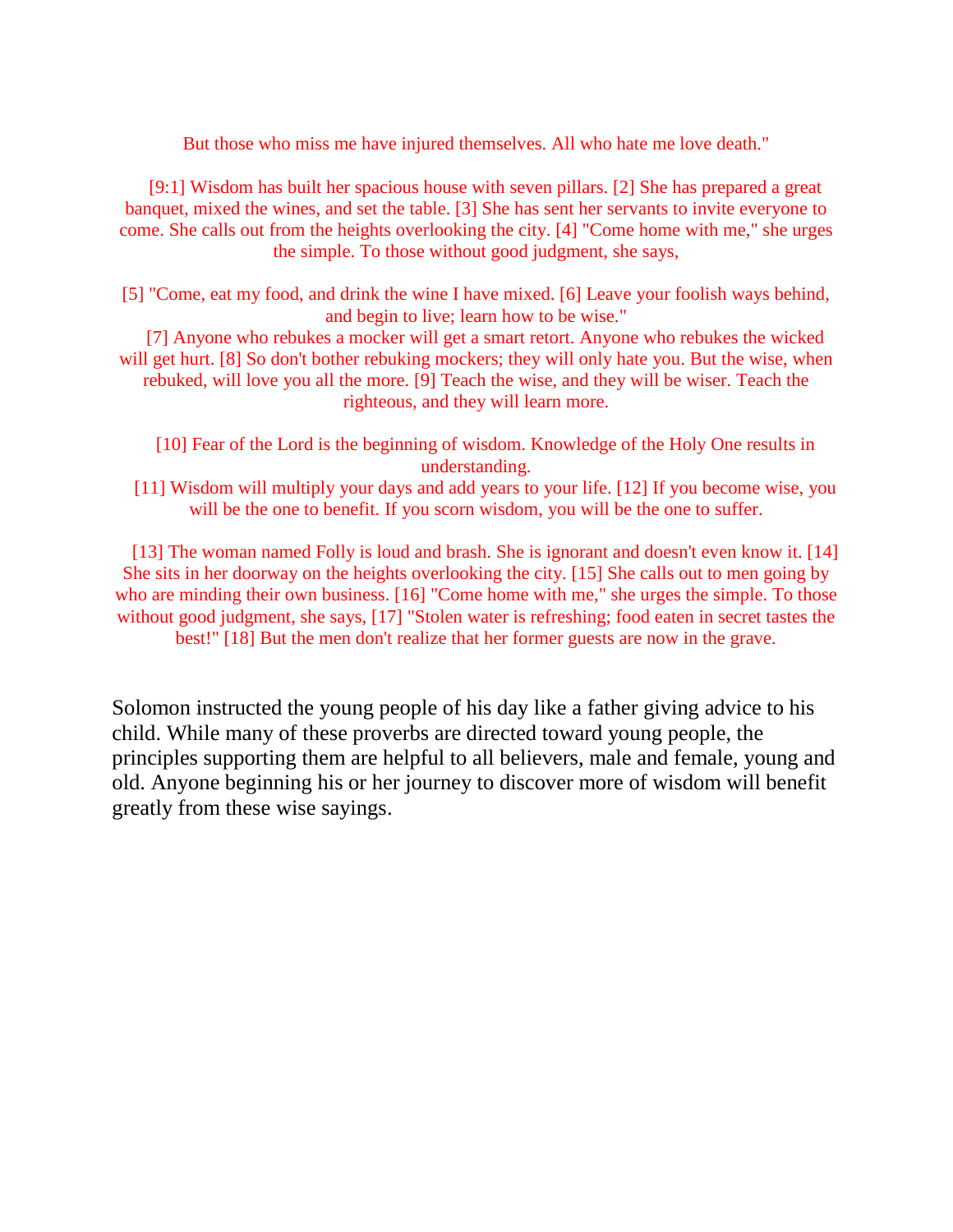#### B. WISDOM FOR ALL PEOPLE (Proverbs 10:1-24:34)

Solomon wanted to impart wisdom to all people, regardless of their age, sex, or position in society. These short, wise sayings give us practical wisdom for daily living. We should study them diligently and integrate them into our life.

#### Proverbs 10:1-24:34

 The proverbs of Solomon: A wise child brings joy to a father; a foolish child brings grief to a mother. [2] Ill-gotten gain has no lasting value, but right living can save your life. [3] The Lord will not let the godly starve to death, but he refuses to satisfy the craving of the wicked.

 [4] Lazy people are soon poor; hard workers get rich. [5] A wise youth works hard all summer; a youth who sleeps away the hour of opportunity brings shame.

[6] The godly are showered with blessings; evil people cover up their harmful intentions.

[7] We all have happy memories of the godly, but the name of a wicked person rots away.

[8] The wise are glad to be instructed, but babbling fools fall flat on their faces.

 [9] People with integrity have firm footing, but those who follow crooked paths will slip and fall.

[10] People who wink at wrong cause trouble, but a bold reproof promotes peace.

- [11] The words of the godly lead to life; evil people cover up their harmful intentions. [12] Hatred stirs up quarrels, but love covers all offenses.
- [13] Wise words come from the lips of people with understanding, but fools will be punished with a rod.

[14] Wise people treasure knowledge, but the babbling of a fool invites trouble.

[15] The wealth of the rich is their fortress; the poverty of the poor is their calamity.

- [16] The earnings of the godly enhance their lives, but evil people squander their money on sin.
- [17] People who accept correction are on the pathway to life, but those who ignore it will lead others astray.

[18] To hide hatred is to be a liar; to slander is to be a fool.

[19] Don't talk too much, for it fosters sin. Be sensible and turn off the flow!

[20] The words of the godly are like sterling silver; the heart of a fool is worthless.

[21] The godly give good advice, but fools are destroyed by their lack of common sense.

[22] The blessing of the Lord makes a person rich, and he adds no sorrow with it.

[23] Doing wrong is fun for a fool, while wise conduct is a pleasure to the wise.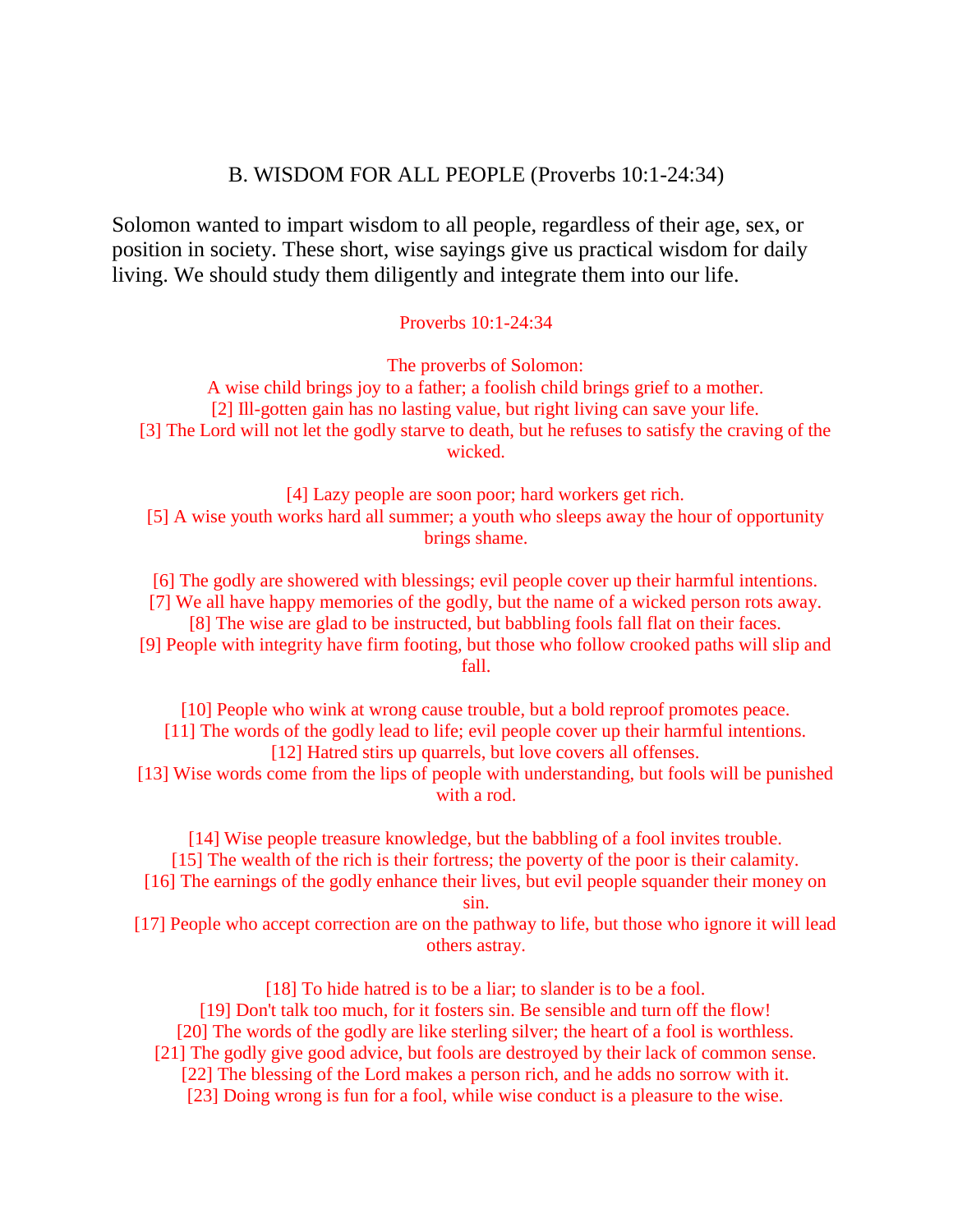[24] The fears of the wicked will all come true; so will the hopes of the godly. [25] Disaster strikes like a cyclone, whirling the wicked away, but the godly have a lasting foundation.

[26] Lazy people are a pain to their employer. They are like smoke in the eyes or vinegar that sets the teeth on edge.

 [27] Fear of the Lord lengthens one's life, but the years of the wicked are cut short. [28] The hopes of the godly result in happiness, but the expectations of the wicked are all in vain.

 [29] The Lord protects the upright but destroys the wicked. [30] The godly will never be disturbed, but the wicked will be removed from the land. [31] The godly person gives wise advice, but the tongue that deceives will be cut off. [32] The godly speak words that are helpful, but the wicked speak only what is corrupt.

 [11:1] The Lord hates cheating, but he delights in honesty. [2] Pride leads to disgrace, but with humility comes wisdom. [3] Good people are guided by their honesty; treacherous people are destroyed by their dishonesty.

 [4] Riches won't help on the Day of Judgment, but right living is a safeguard against death. [5] The godly are directed by their honesty; the wicked fall beneath their load of sin. [6] The godliness of good people rescues them; the ambition of treacherous people traps them. [7] When the wicked die, their hopes all perish, for they rely on their own feeble strength. [8] God rescues the godly from danger, but he lets the wicked fall into trouble. [9] Evil words destroy one's friends; wise discernment rescues the godly. [10] The whole city celebrates when the godly succeed; they shout for joy when the godless

die.

- [11] Upright citizens bless a city and make it prosper, but the talk of the wicked tears it apart. [12] It is foolish to belittle a neighbor; a person with good sense remains silent.
	- [13] A gossip goes around revealing secrets, but those who are trustworthy can keep a confidence.

[14] Without wise leadership, a nation falls; with many counselors, there is safety. [15] Guaranteeing a loan for a stranger is dangerous; it is better to refuse than to suffer later. [16] Beautiful women obtain wealth, and violent men get rich.

 [17] Your own soul is nourished when you are kind, but you destroy yourself when you are cruel.

[18] Evil people get rich for the moment, but the reward of the godly will last. [19] Godly people find life; evil people find death.

[20] The Lord hates people with twisted hearts, but he delights in those who have integrity.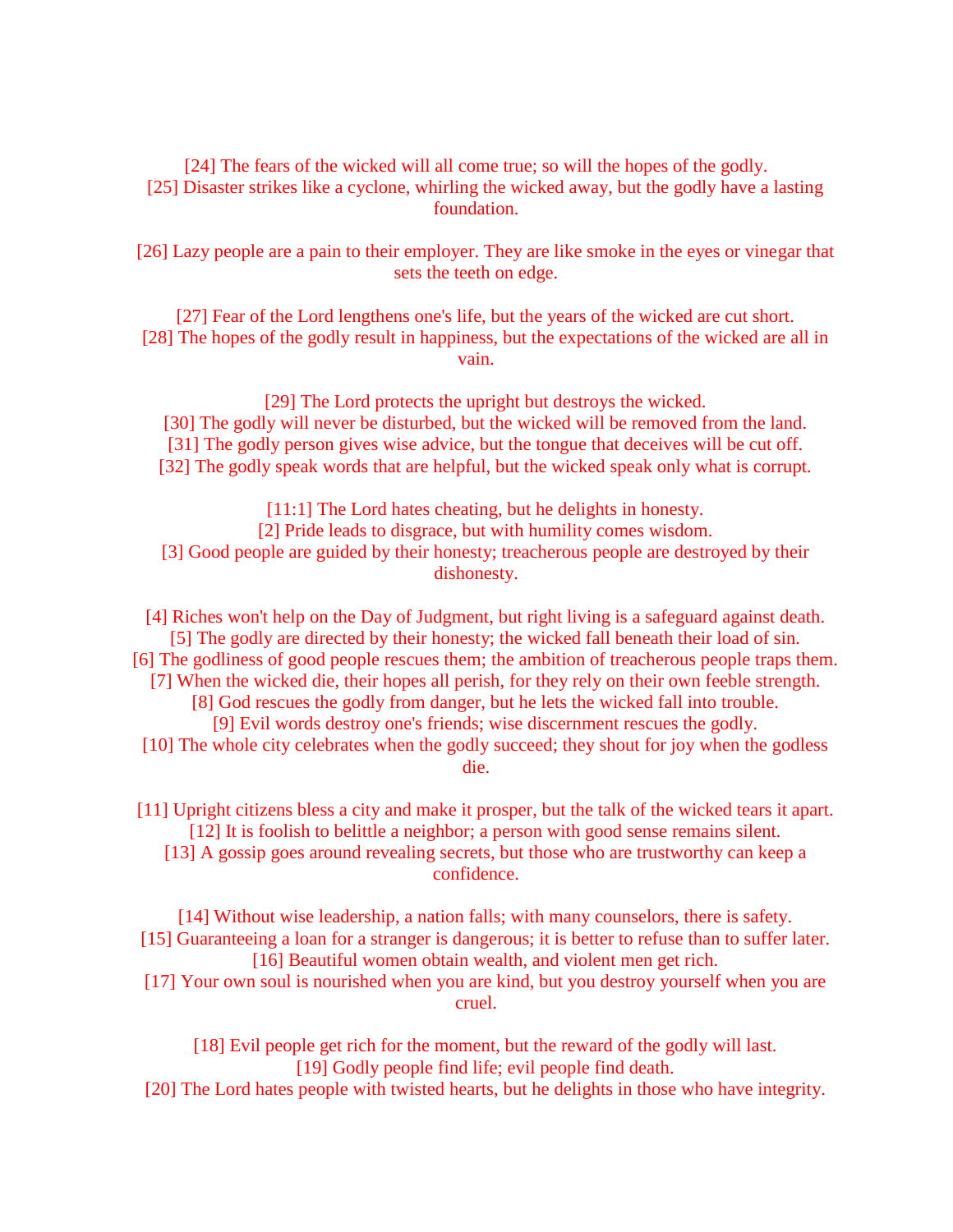[21] You can be sure that evil people will be punished, but the children of the godly will go free.

 [22] A woman who is beautiful but lacks discretion is like a gold ring in a pig's snout. [23] The godly can look forward to happiness, while the wicked can expect only wrath. [24] It is possible to give freely and become more wealthy, but those who are stingy will lose everything.

 [25] The generous prosper and are satisfied; those who refresh others will themselves be refreshed.

 [26] People curse those who hold their grain for higher prices, but they bless the one who sells to them in their time of need.

[27] If you search for good, you will find favor; but if you search for evil, it will find you!

[28] Trust in your money and down you go! But the godly flourish like leaves in spring.

 [29] Those who bring trouble on their families inherit only the wind. The fool will be a servant to the wise.

 [30] The godly are like trees that bear life-giving fruit, and those who save lives are wise. [31] If the righteous are rewarded here on earth, how much more true that the wicked and the sinner will get what they deserve!

 [12:1] To learn, you must love discipline; it is stupid to hate correction. [2] The Lord approves of those who are good, but he condemns those who plan wickedness. [3] Wickedness never brings stability; only the godly have deep roots.

 [4] A worthy wife is her husband's joy and crown; a shameful wife saps his strength. [5] The plans of the godly are just; the advice of the wicked is treacherous.

 [6] The words of the wicked are like a murderous ambush, but the words of the godly save lives.

 [7] The wicked perish and are gone, but the children of the godly stand firm. [8] Everyone admires a person with good sense, but a warped mind is despised. [9] It is better to be a nobody with a servant than to be self-important but have no food. [10] The godly are concerned for the welfare of their animals, but even the kindness of the wicked is cruel.

[11] Hard work means prosperity; only fools idle away their time. [12] Thieves are jealous of each other's loot, while the godly bear their own fruit. [13] The wicked are trapped by their own words, but the godly escape such trouble. [14] People can get many good things by the words they say; the work of their hands also gives them many benefits.

[15] Fools think they need no advice, but the wise listen to others. [16] A fool is quick-tempered, but a wise person stays calm when insulted. [17] An honest witness tells the truth; a false witness tells lies. [18] Some people make cutting remarks, but the words of the wise bring healing. [19] Truth stands the test of time; lies are soon exposed.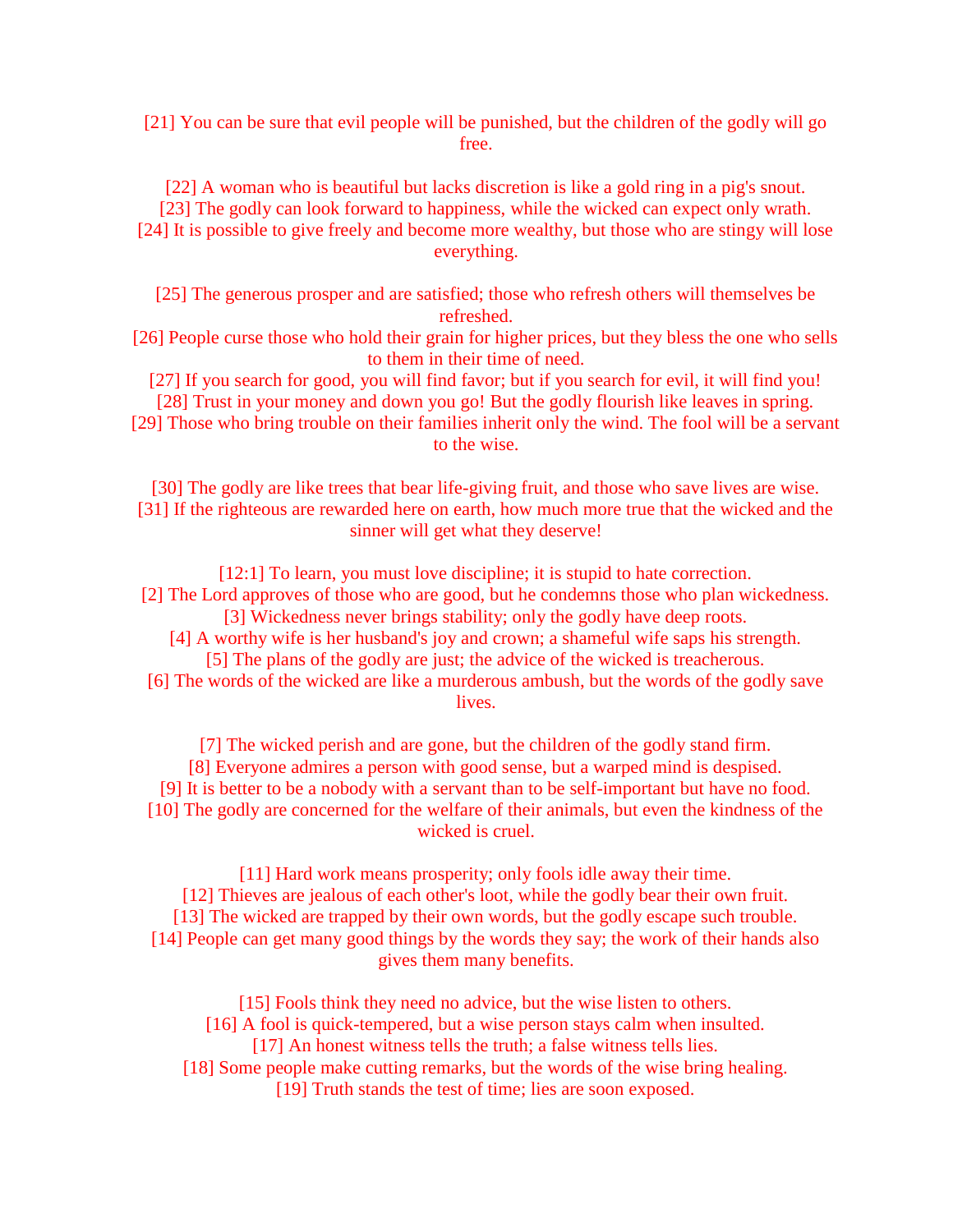[20] Deceit fills hearts that are plotting evil; joy fills hearts that are planning peace! [21] No real harm befalls the godly, but the wicked have their fill of trouble. [22] The Lord hates those who don't keep their word, but he delights in those who do. [23] Wise people don't make a show of their knowledge, but fools broadcast their folly. [24] Work hard and become a leader; be lazy and become a slave.

[25] Worry weighs a person down; an encouraging word cheers a person up.

[26] The godly give good advice to their friends; the wicked lead them astray.

 [27] Lazy people don't even cook the game they catch, but the diligent make use of everything they find.

[28] The way of the godly leads to life; their path does not lead to death.

 [13:1] A wise child accepts a parent's discipline; a young mocker refuses to listen. [2] Good people enjoy the positive results of their words, but those who are treacherous crave violence.

 [3] Those who control their tongue will have a long life; a quick retort can ruin everything. [4] Lazy people want much but get little, but those who work hard will prosper and be satisfied.

 [5] Those who are godly hate lies; the wicked come to shame and disgrace. [6] Godliness helps people all through life, while the evil are destroyed by their wickedness. [7] Some who are poor pretend to be rich; others who are rich pretend to be poor.

[8] The rich can pay a ransom, but the poor won't even get threatened.

 [9] The life of the godly is full of light and joy, but the sinner's light is snuffed out. [10] Pride leads to arguments; those who take advice are wise.

[11] Wealth from get-rich-quick schemes quickly disappears; wealth from hard work grows. [12] Hope deferred makes the heart sick, but when dreams come true, there is life and joy. [13] People who despise advice will find themselves in trouble; those who respect it will succeed.

 [14] The advice of the wise is like a life-giving fountain; those who accept it avoid the snares of death.

[15] A person with good sense is respected; a treacherous person walks a rocky road. [16] Wise people think before they act; fools don't and even brag about it!

[17] An unreliable messenger stumbles into trouble, but a reliable messenger brings healing.

 [18] If you ignore criticism, you will end in poverty and disgrace; if you accept criticism, you will be honored.

 [19] It is pleasant to see dreams come true, but fools will not turn from evil to attain them. [20] Whoever walks with the wise will become wise; whoever walks with fools will suffer

harm.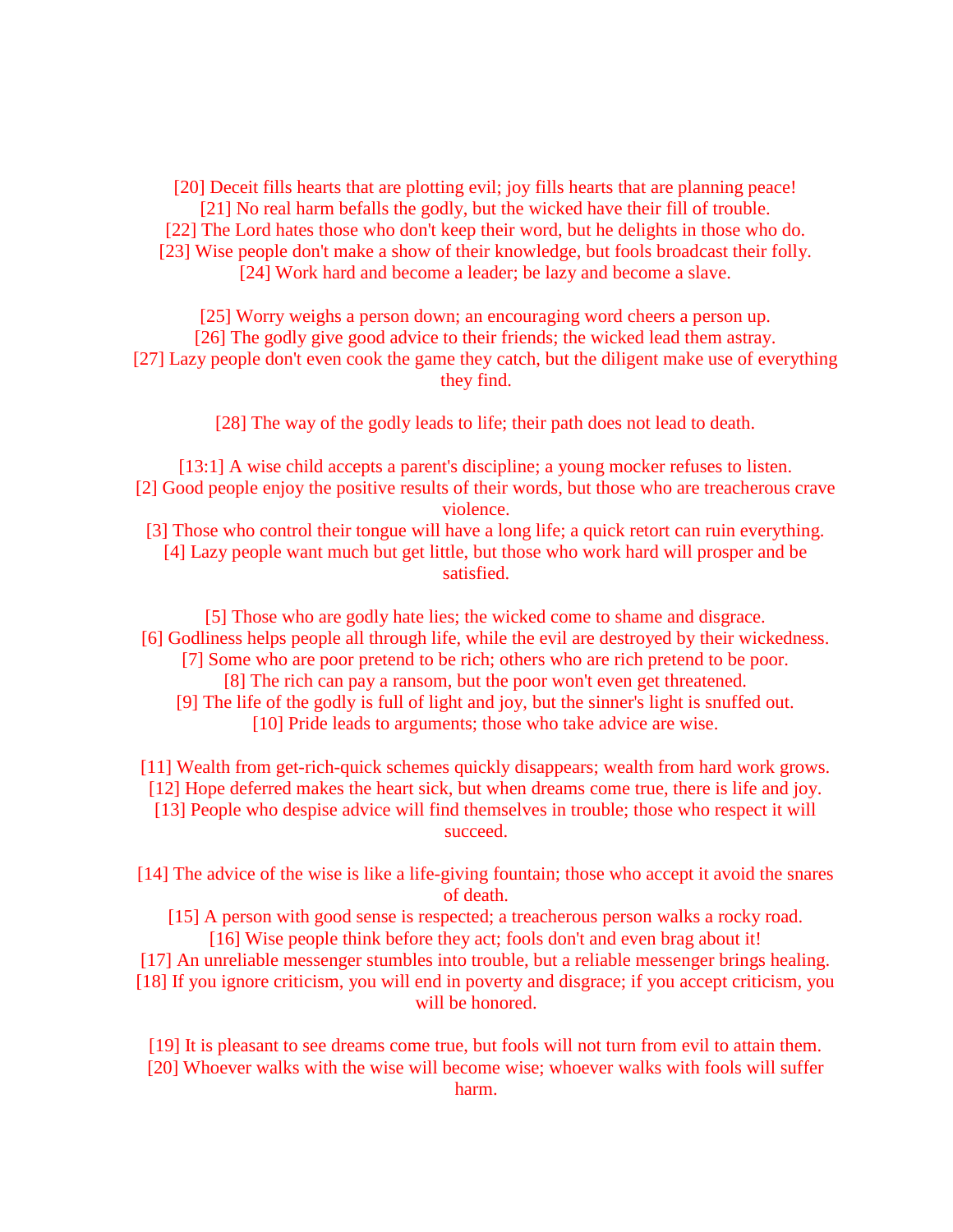[21] Trouble chases sinners, while blessings chase the righteous! [22] Good people leave an inheritance to their grandchildren, but the sinner's wealth passes to the godly.

[23] A poor person's farm may produce much food, but injustice sweeps it all away.

 [24] If you refuse to discipline your children, it proves you don't love them; if you love your children, you will be prompt to discipline them.

[25] The godly eat to their hearts' content, but the belly of the wicked goes hungry.

[14:1] a wise woman builds her house; a foolish woman tears hers down with her own hands. [2] Those who follow the right path fear the Lord; those who take the wrong path despise him. [3] The talk of fools is a rod for their backs, but the words of the wise keep them out of trouble.

 [4] An empty stable stays clean, but no income comes from an empty stable. [5] A truthful witness does not lie; a false witness breathes lies.

 [6] A mocker seeks wisdom and never finds it, but knowledge comes easily to those with understanding.

 [7] Stay away from fools, for you won't find knowledge there. [8] The wise look ahead to see what is coming, but fools deceive themselves. [9] Fools make fun of guilt, but the godly acknowledge it and seek reconciliation. [10] Each heart knows its own bitterness, and no one else can fully share its joy.

[11] The house of the wicked will perish, but the tent of the godly will flourish.

[12] There is a path before each person that seems right, but it ends in death.

 [13] Laughter can conceal a heavy heart; when the laughter ends, the grief remains. [14] Backsliders get what they deserve; good people receive their reward. [15] Only simpletons believe everything they are told! The prudent carefully consider their steps.

 [16] The wise are cautious and avoid danger; fools plunge ahead with great confidence. [17] Those who are short-tempered do foolish things, and schemers are hated. [18] The simpleton is clothed with folly, but the wise person is crowned with knowledge. [19] Evil people will bow before good people; the wicked will bow at the gates of the godly. [20] The poor are despised even by their neighbors, while the rich have many "friends."

[21] It is sin to despise one's neighbors; blessed are those who help the poor. [22] If you plot evil, you will be lost; but if you plan good, you will be granted unfailing love and faithfulness.

[23] Work brings profit, but mere talk leads to poverty!

[24] Wealth is a crown for the wise; the effort of fools yields only folly.

[25] A truthful witness saves lives, but a false witness is a traitor.

[26] Those who fear the Lord are secure; he will be a place of refuge for their children.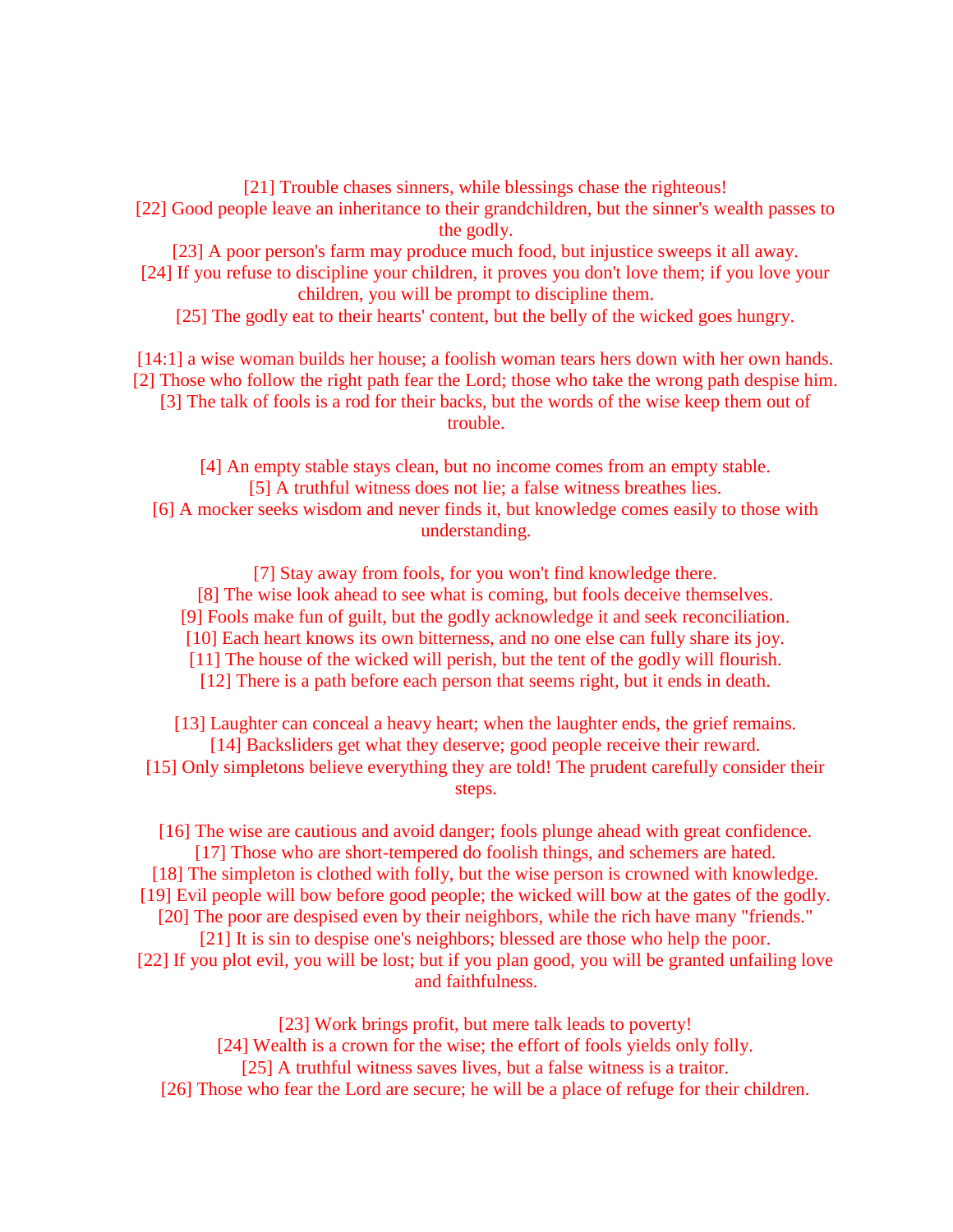[27] Fear of the Lord is a life-giving fountain; it offers escape from the snares of death. [28] A growing population is a king's glory; a dwindling nation is his doom. [29] Those who control their anger have great understanding; those with a hasty temper will make mistakes.

[30] A relaxed attitude lengthens life; jealousy rots it away.

- [31] Those who oppress the poor insult their Maker, but those who help the poor honor him. [32] The wicked are crushed by their sins, but the godly have a refuge when they die.
	- [33] Wisdom is enshrined in an understanding heart; wisdom is not found among fools.
		- [34] Godliness exalts a nation, but sin is a disgrace to any people.
- [35] A king rejoices in servants who know what they are doing; he is angry with those who cause trouble.

[15:1] A gentle answer turns away wrath, but harsh words stir up anger.

- [2] The wise person makes learning a joy; fools spout only foolishness.
- [3] The Lord is watching everywhere, keeping his eye on both the evil and the good. [4] Gentle words bring life and health; a deceitful tongue crushes the spirit.

[5] Only a fool despises a parent's discipline; whoever learns from correction is wise.

- [6] There is treasure in the house of the godly, but the earnings of the wicked bring trouble. [7] Only the wise can give good advice; fools cannot do so.
- [8] The Lord hates the sacrifice of the wicked, but he delights in the prayers of the upright.
	- [9] The Lord despises the way of the wicked, but he loves those who pursue godliness.
- [10] Whoever abandons the right path will be severely punished; whoever hates correction will die.
- [11] Even the depths of Death and Destruction are known by the Lord. How much more does he know the human heart!

[12] Mockers don't love those who rebuke them, so they stay away from the wise. [13] A glad heart makes a happy face; a broken heart crushes the spirit.

- [14] A wise person is hungry for truth, while the fool feeds on trash.
- [15] For the poor, every day brings trouble; for the happy heart, life is a continual feast.
- [16] It is better to have little with fear for the Lord than to have great treasure with turmoil.
- [17] A bowl of soup with someone you love is better than steak with someone you hate.
	- [18] A hothead starts fights; a cool-tempered person tries to stop them.

 [19] A lazy person has trouble all through life; the path of the upright is easy! [20] Sensible children bring joy to their father; foolish children despise their mother. [21] Foolishness brings joy to those who have no sense; a sensible person stays on the right path.

 [22] Plans go wrong for lack of advice; many counselors bring success. [23] Everyone enjoys a fitting reply; it is wonderful to say the right thing at the right time! [24] The path of the wise leads to life above; they leave the grave behind.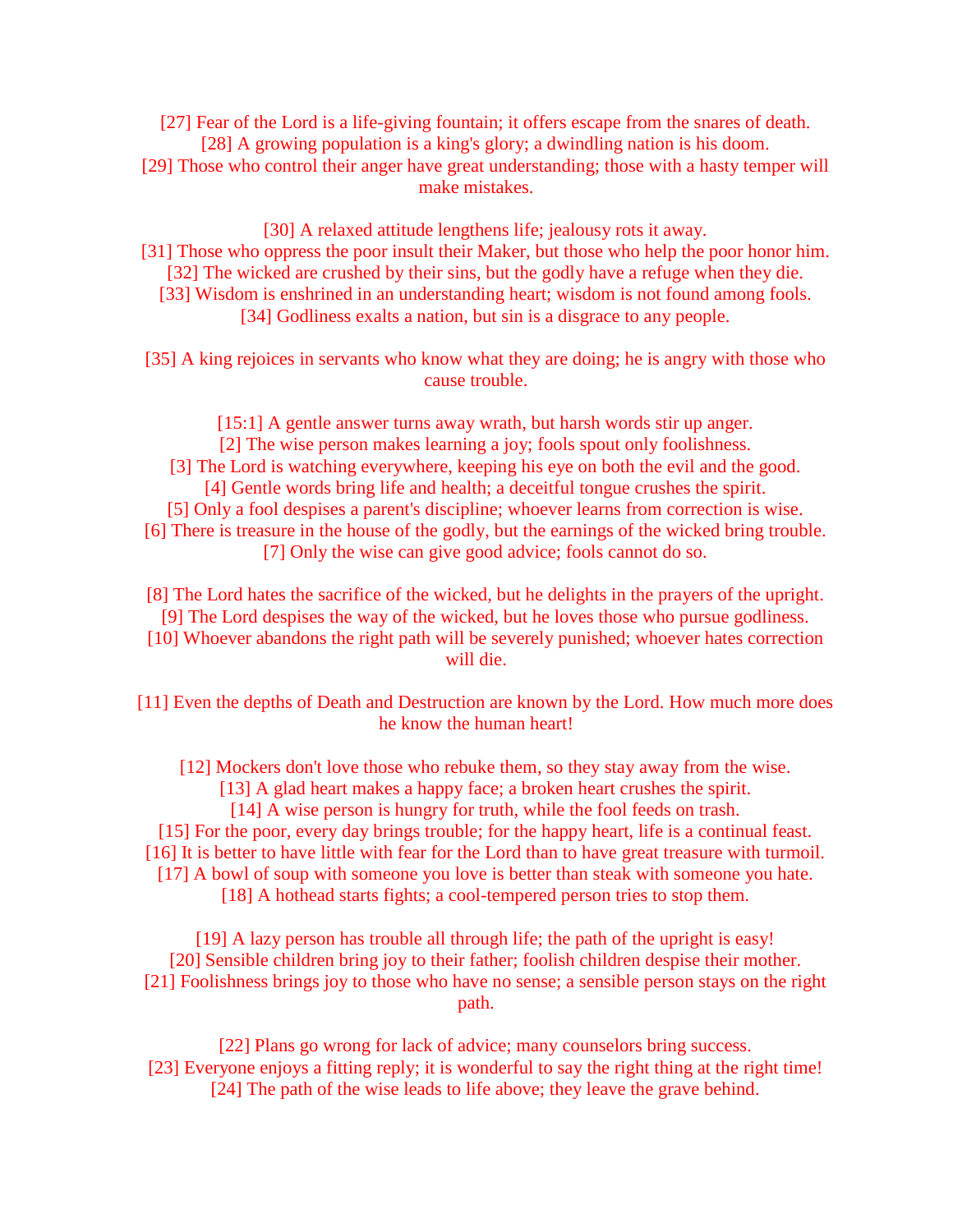[25] The Lord destroys the house of the proud, but he protects the property of widows. [26] The Lord despises the thoughts of the wicked, but he delights in pure words.

 [27] Dishonest money brings grief to the whole family, but those who hate bribes will live. [28] The godly think before speaking; the wicked spout evil words.

[29] The Lord is far from the wicked, but he hears the prayers of the righteous.

[30] A cheerful look brings joy to the heart; good news makes for good health.

[31] If you listen to constructive criticism, you will be at home among the wise.

[32] If you reject criticism, you only harm yourself; but if you listen to correction, you grow in understanding.

[33] Fear of the Lord teaches a person to be wise; humility precedes honor.

[16:1] We can gather our thoughts, but the Lord gives the right answer.

[2] People may be pure in their own eyes, but the Lord examines their motives.

[3] Commit your work to the Lord, and then your plans will succeed.

 [4] The Lord has made everything for his own purposes, even the wicked for punishment. [5] The Lord despises pride; be assured that the proud will be punished.

[6] Unfailing love and faithfulness cover sin; evil is avoided by fear of the Lord.

 [7] When the ways of people please the Lord, he makes even their enemies live at peace with them.

[8] It is better to be poor and godly than rich and dishonest.

- [9] We can make our plans, but the Lord determines our steps.
- [10] The king speaks with divine wisdom; he must never judge unfairly.

[11] The Lord demands fairness in every business deal; he sets the standard.

[12] A king despises wrongdoing, for his rule depends on his justice.

[13] The king is pleased with righteous lips; he loves those who speak honestly.

[14] The anger of the king is a deadly threat; the wise do what they can to appease it.

- [15] When the king smiles, there is life; his favor refreshes like a gentle rain.
- [16] How much better to get wisdom than gold, and understanding than silver!
- [17] The path of the upright leads away from evil; whoever follows that path is safe.

[18] Pride goes before destruction, and haughtiness before a fall.

 [19] It is better to live humbly with the poor than to share plunder with the proud. [20] Those who listen to instruction will prosper; those who trust the Lord will be happy. [21] The wise are known for their understanding, and instruction is appreciated if it's well presented.

 [22] Discretion is a life-giving fountain to those who possess it, but discipline is wasted on fools.

[23] From a wise mind comes wise speech; the words of the wise are persuasive.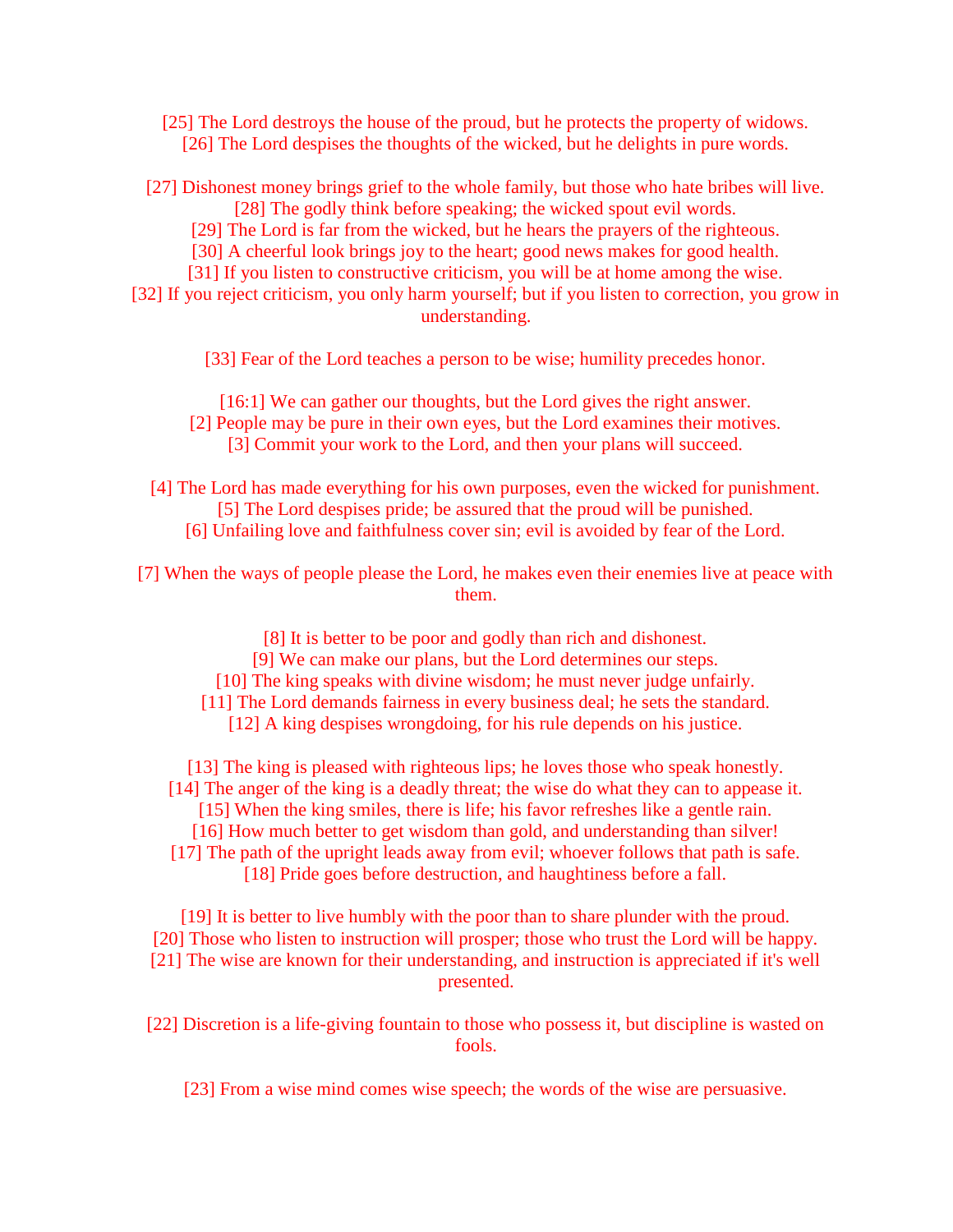[24] Kind words are like honey—sweet to the soul and healthy for the body.

[25] There is a path before each person that seems right, but it ends in death.

[26] It is good for workers to have an appetite; an empty stomach drives them on.

[27] Scoundrels hunt for scandal; their words are a destructive blaze.

[28] A troublemaker plants seeds of strife; gossip separates the best of friends.

[29] Violent people deceive their companions, leading them down a harmful path.

[30] With narrowed eyes, they plot evil; without a word, they plan their mischief.

 [31] Gray hair is a crown of glory; it is gained by living a godly life. [32] It is better to be patient than powerful; it is better to have self-control than to conquer a city.

[33] We may throw the dice, but the Lord determines how they fall.

[17:1] A dry crust eaten in peace is better than a great feast with strife. [2] A wise slave will rule over the master's shameful sons and will share their inheritance.

[3] Fire tests the purity of silver and gold, but the Lord tests the heart.

 [4] Wrongdoers listen to wicked talk; liars pay attention to destructive words. [5] Those who mock the poor insult their Maker; those who rejoice at the misfortune of others will be punished.

 [6] Grandchildren are the crowning glory of the aged; parents are the pride of their children. [7] Eloquent speech is not fitting for a fool; even less are lies fitting for a ruler.

[8] A bribe seems to work like magic for those who give it; they succeed in all they do.

 [9] Disregarding another person's faults preserves love; telling about them separates close friends.

 [10] A single rebuke does more for a person of understanding than a hundred lashes on the back of a fool.

[11] Evil people seek rebellion, but they will be severely punished.

[12] It is safer to meet a bear robbed of her cubs than to confront a fool caught in folly. [13] If you repay evil for good, evil will never leave your house.

 [14] Beginning a quarrel is like opening a floodgate, so drop the matter before a dispute breaks out.

[15] The Lord despises those who acquit the guilty and condemn the innocent.

[16] It is senseless to pay tuition to educate a fool who has no heart for wisdom.

[17] A friend is always loyal, and a brother is born to help in time of need.

 [18] It is poor judgment to co-sign a friend's note, to become responsible for a neighbor's debts.

 [19] Anyone who loves to quarrel loves sin; anyone who speaks boastfully invites disaster. [20] The crooked heart will not prosper; the twisted tongue tumbles into trouble.

[21] It is painful to be the parent of a fool; there is no joy for the father of a rebel.

[22] A cheerful heart is good medicine, but a broken spirit saps a person's strength.

[23] The wicked accept secret bribes to pervert justice.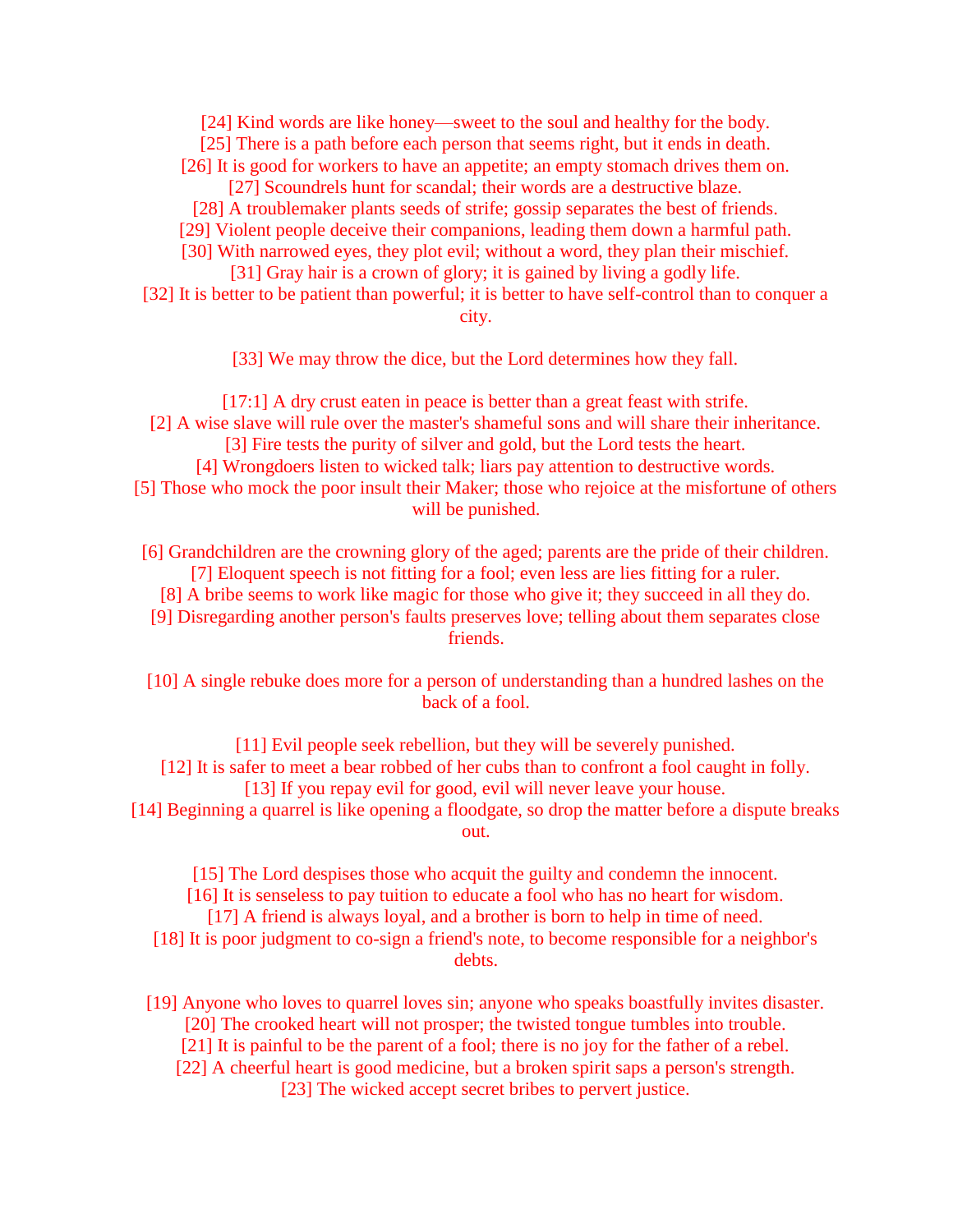[24] Sensible people keep their eyes glued on wisdom, but a fool's eyes wander to the ends of the earth.

[25] A foolish child brings grief to a father and bitterness to a mother. [26] It is wrong to fine the godly for being good or to punish nobles for being honest! [27] A truly wise person uses few words; a person with understanding is even-tempered. [28] Even fools are thought to be wise when they keep silent; when they keep their mouths shut, they seem intelligent.

[18:1] A recluse is self-indulgent, snarling at every sound principle of conduct. [2] Fools have no interest in understanding; they only want to air their own opinions. [3] When the wicked arrive, contempt, shame, and disgrace are sure to follow. [4] A person's words can be life-giving water; words of true wisdom are as refreshing as a bubbling brook.

[5] It is wrong for a judge to favor the guilty or condemn the innocent.

[6] Fools get into constant quarrels; they are asking for a beating.

[7] The mouths of fools are their ruin; their lips get them into trouble.

 [8] What dainty morsels rumors are—but they sink deep into one's heart. [9] A lazy person is as bad as someone who destroys things.

[10] The name of the Lord is a strong fortress; the godly run to him and are safe.

[11] The rich think of their wealth as an impregnable defense; they imagine it is a high wall of safety.

[12] Haughtiness goes before destruction; humility precedes honor.

[13] What a shame, what folly, to give advice before listening to the facts!

[14] The human spirit can endure a sick body, but who can bear it if the spirit is crushed?

[15] Intelligent people are always open to new ideas. In fact, they look for them.

[16] Giving a gift works wonders; it may bring you before important people!

[17] Any story sounds true until someone sets the record straight.

[18] Casting lots can end arguments and settle disputes between powerful opponents.

 [19] It's harder to make amends with an offended friend than to capture a fortified city. Arguments separate friends like a gate locked with iron bars.

 [20] Words satisfy the soul as food satisfies the stomach; the right words on a person's lips bring satisfaction.

 [21] Those who love to talk will experience the consequences, for the tongue can kill or nourish life.

 [22] The man who finds a wife finds a treasure and receives favor from the Lord. [23] The poor plead for mercy; the rich answer with insults.

[24] There are "friends" who destroy each other, but a real friend sticks closer than a brother.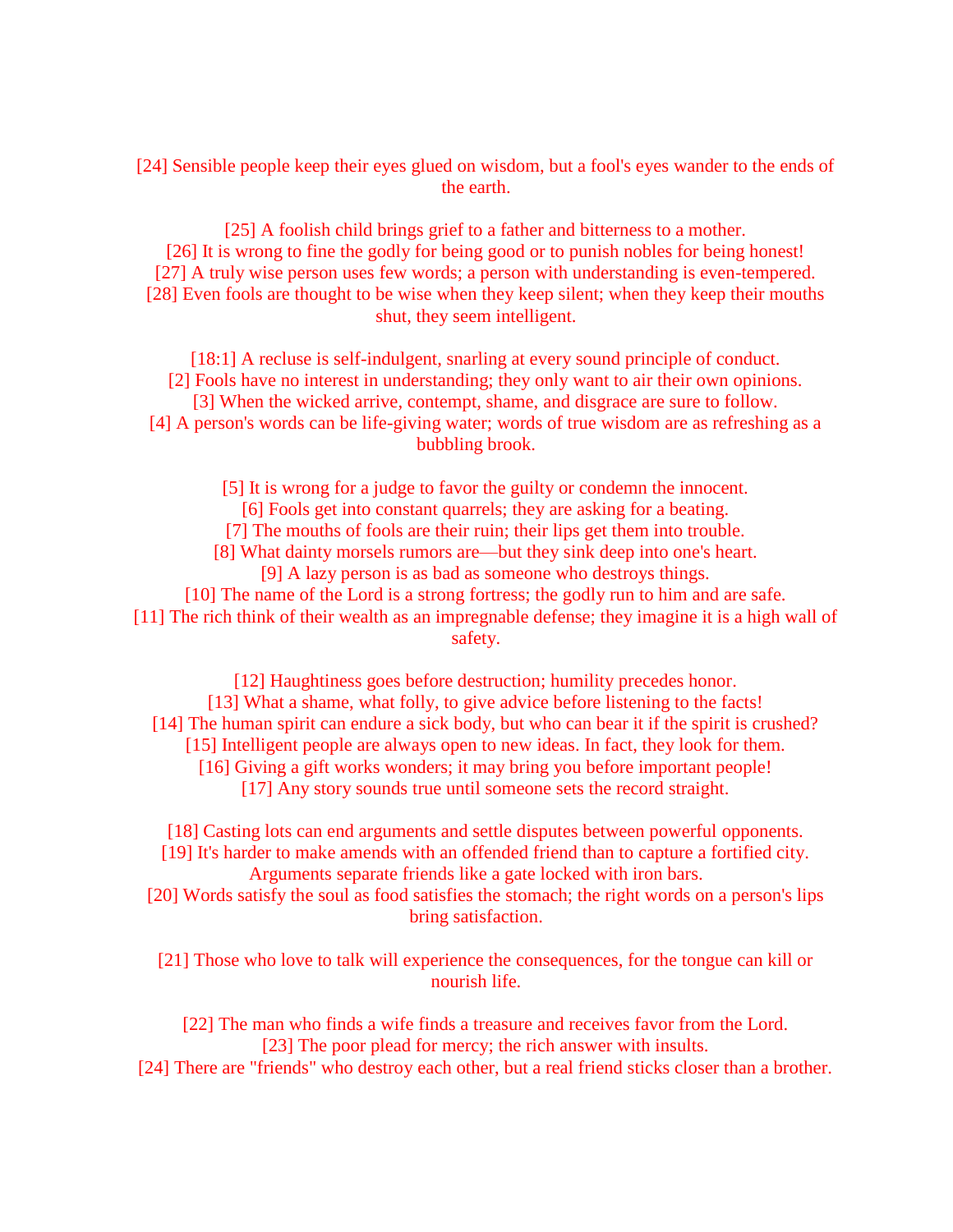[19:1] It is better to be poor and honest than to be a fool and dishonest. [2] Zeal without knowledge is not good; a person who moves too quickly may go the wrong

way.

[3] People ruin their lives by their own foolishness and then are angry at the Lord.

[4] Wealth makes many "friends"; poverty drives them away.

[5] A false witness will not go unpunished, nor will a liar escape.

 [6] Many beg favors from a prince; everyone is the friend of a person who gives gifts! [7] If the relatives of the poor despise them, how much more will their friends avoid them. The poor call after them, but they are gone.

 [8] To acquire wisdom is to love oneself; people who cherish understanding will prosper. [9] A false witness will not go unpunished, and a liar will be destroyed. [10] It isn't right for a fool to live in luxury or for a slave to rule over princes! [11] People with good sense restrain their anger; they earn esteem by overlooking wrongs. [12] The king's anger is like a lion's roar, but his favor is like dew on the grass. [13] A foolish child is a calamity to a father; a nagging wife annoys like a constant dripping. [14] Parents can provide their sons with an inheritance of houses and wealth, but only the Lord can give an understanding wife.

[15] A lazy person sleeps soundly—and goes hungry.

[16] Keep the commandments and keep your life; despising them leads to death. [17] If you help the poor, you are lending to the Lord—and he will repay you! [18] Discipline your children while there is hope. If you don't, you will ruin their lives. [19] Short-tempered people must pay their own penalty. If you rescue them once, you will have to do it again.

 [20] Get all the advice and instruction you can, and be wise the rest of your life. [21] You can make many plans, but the Lord's purpose will prevail.

- [22] Loyalty makes a person attractive. And it is better to be poor than dishonest. [23] Fear of the Lord gives life, security, and protection from harm.
- [24] Some people are so lazy that they won't even lift a finger to feed themselves.
- [25] If you punish a mocker, the simpleminded will learn a lesson; if you reprove the wise, they will be all the wiser.

 [26] Children who mistreat their father or chase away their mother are a public disgrace and an embarrassment.

 [27] If you stop listening to instruction, my child, you have turned your back on knowledge. [28] A corrupt witness makes a mockery of justice; the mouth of the wicked gulps down evil. [29] Mockers will be punished, and the backs of fools will be beaten.

[20:1] Wine produces mockers; liquor leads to brawls. Whoever is led astray by drink cannot be wise.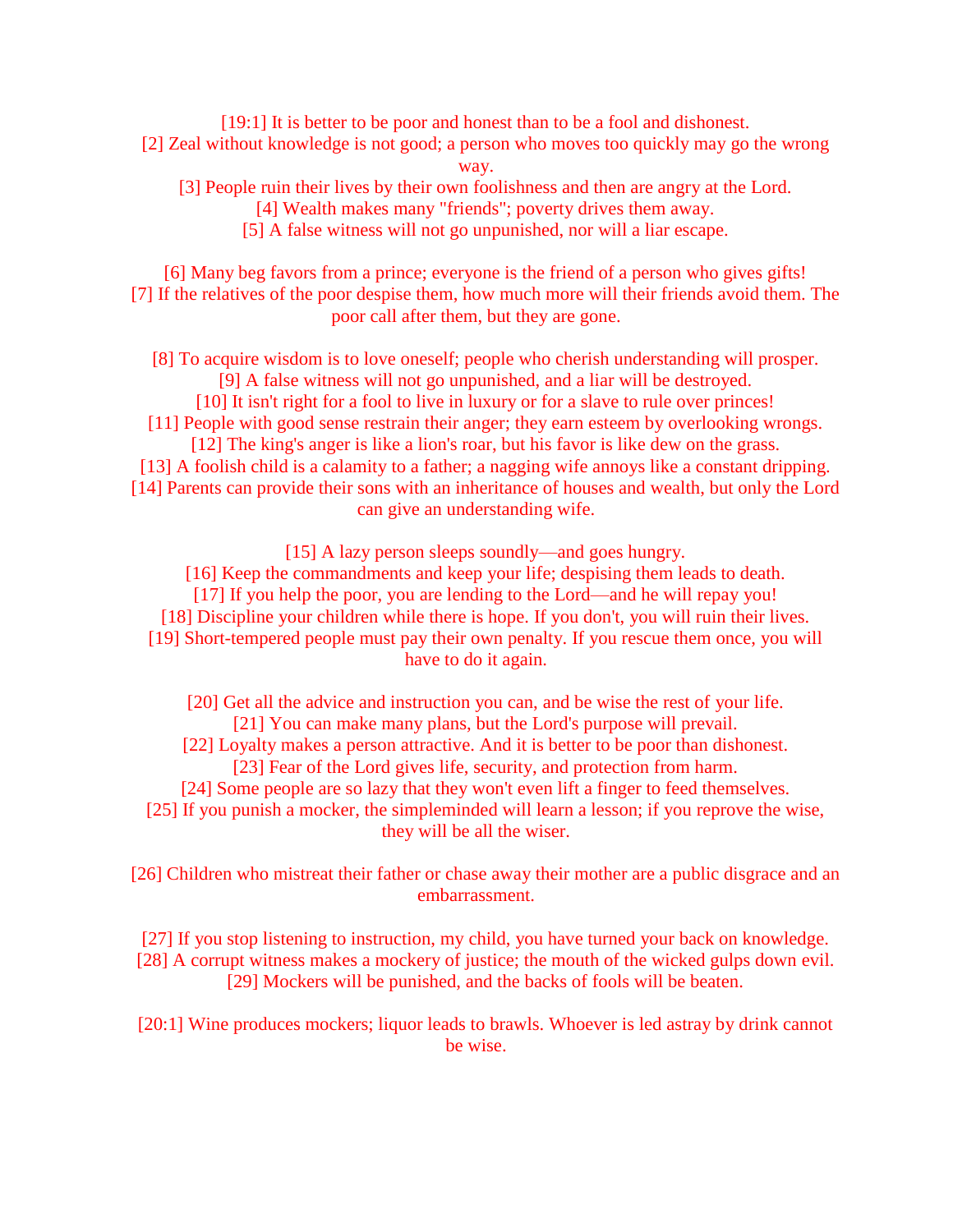[2] The king's fury is like a lion's roar; to rouse his anger is to risk your life. [3] Avoiding a fight is a mark of honor; only fools insist on quarreling. [4] If you are too lazy to plow in the right season, you will have no food at the harvest. [5] Though good advice lies deep within a person's heart, the wise will draw it out. [6] Many will say they are loyal friends, but who can find one who is really faithful? [7] The godly walk with integrity; blessed are their children after them. [8] When a king judges, he carefully weighs all the evidence, distinguishing the bad from the good.

 [9] Who can say, "I have cleansed my heart; I am pure and free from sin"? [10] The Lord despises double standards of every kind.

 [11] Even children are known by the way they act, whether their conduct is pure and right. [12] Ears to hear and eyes to see—both are gifts from the Lord.

[13] If you love sleep, you will end in poverty. Keep your eyes open, and there will be plenty to eat!

 [14] The buyer haggles over the price, saying, "It's worthless," then brags about getting a bargain!

[15] Wise speech is rarer and more valuable than gold and rubies. [16] Be sure to get collateral from anyone who guarantees the debt of a stranger. Get a deposit if someone guarantees the debt of a foreigner.

 [17] Stolen bread tastes sweet, but it turns to gravel in the mouth. [18] Plans succeed through good counsel; don't go to war without the advice of others. [19] A gossip tells secrets, so don't hang around with someone who talks too much. [20] If you curse your father or mother, the lamp of your life will be snuffed out. [21] An inheritance obtained early in life is not a blessing in the end. [22] Don't say, "I will get even for this wrong." Wait for the Lord to handle the matter. [23] The Lord despises double standards; he is not pleased by dishonest scales. [24] How can we understand the road we travel? It is the Lord who directs our steps. [25] It is dangerous to make a rash promise to God before counting the cost. [26] A wise king finds the wicked, lays them out like wheat, then runs the crushing wheel over

them.

 [27] The Lord's searchlight penetrates the human spirit, exposing every hidden motive. [28] Unfailing love and faithfulness protect the king; his throne is made secure through love. [29] The glory of the young is their strength; the gray hair of experience is the splendor of the old.

[30] Physical punishment cleanses away evil; such discipline purifies the heart.

[21:1] The king's heart is like a stream of water directed by the Lord; he turns it wherever he pleases.

[2] People may think they are doing what is right, but the Lord examines the heart.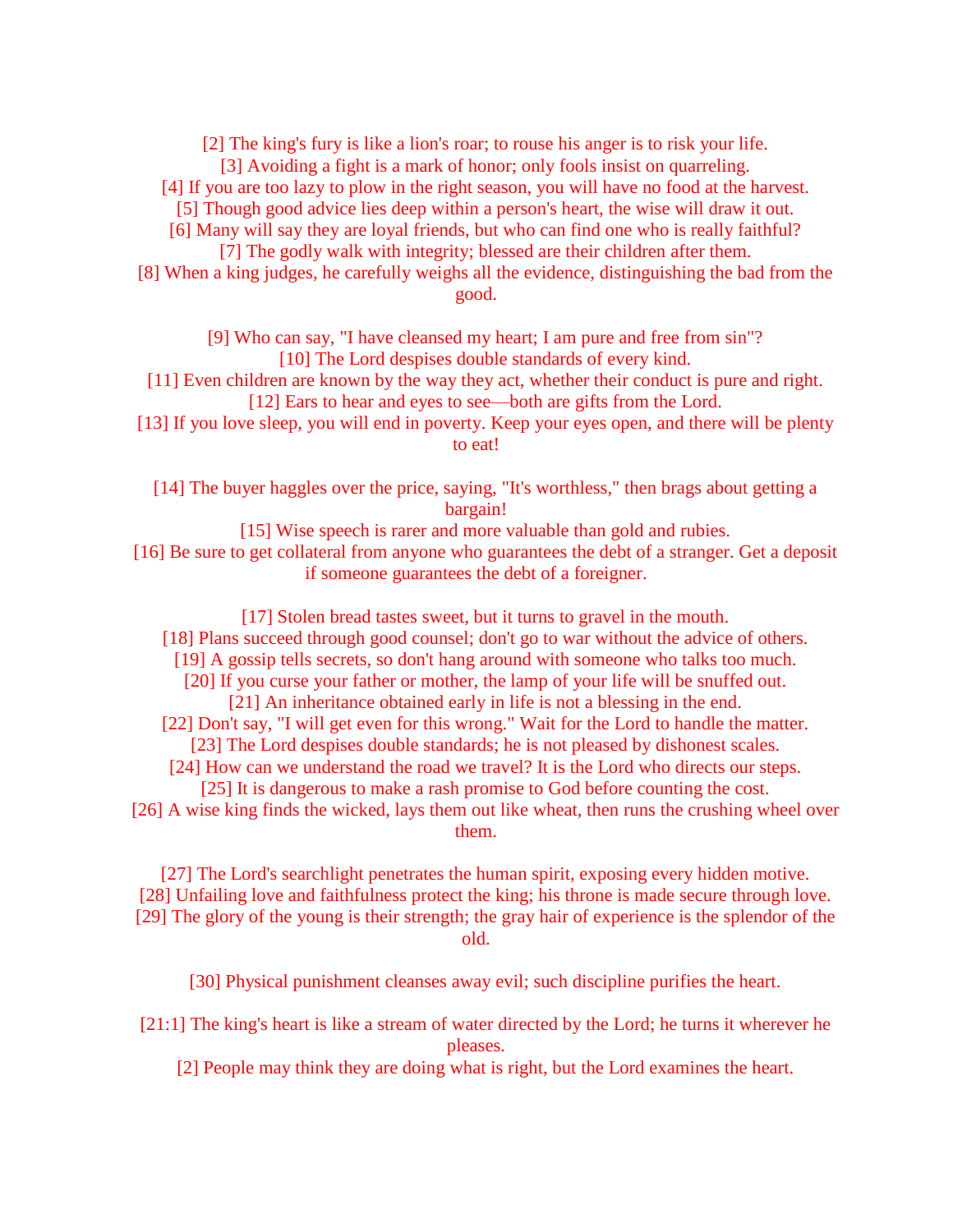[3] The Lord is more pleased when we do what is just and right than when we give him sacrifices.

[4] Haughty eyes, a proud heart, and evil actions are all sin.

- [5] Good planning and hard work lead to prosperity, but hasty shortcuts lead to poverty. [6] Wealth created by lying is a vanishing mist and a deadly trap.
- [7] Because the wicked refuse to do what is just, their violence boomerangs and destroys them.
- [8] The guilty walk a crooked path; the innocent travel a straight road. [9] It is better to live alone in the corner of an attic than with a contentious wife in a lovely

home.

- [10] Evil people love to harm others; their neighbors get no mercy from them.
- [11] A simpleton can learn only by seeing mockers punished; a wise person learns from instruction.
- [12] The Righteous One knows what is going on in the homes of the wicked; he will bring the wicked to disaster.
	- [13] Those who shut their ears to the cries of the poor will be ignored in their own time of need.

[14] A secret gift calms anger; a secret bribe pacifies fury. [15] Justice is a joy to the godly, but it causes dismay among evildoers. [16] The person who strays from common sense will end up in the company of the dead. [17] Those who love pleasure become poor; wine and luxury are not the way to riches. [18] Sometimes the wicked are punished to save the godly, and the treacherous for the upright. [19] It is better to live alone in the desert than with a crabby, complaining wife.

 [20] The wise have wealth and luxury, but fools spend whatever they get. [21] Whoever pursues godliness and unfailing love will find life, godliness, and honor. [22] The wise conquer the city of the strong and level the fortress in which they trust. [23] If you keep your mouth shut, you will stay out of trouble.

 [24] Mockers are proud and haughty; they act with boundless arrogance. [25] The desires of lazy people will be their ruin, for their hands refuse to work. [26] They are always greedy for more, while the godly love to give!

[27] God loathes the sacrifice of an evil person, especially when it is brought with ulterior motives.

- [28] A false witness will be cut off, but an attentive witness will be allowed to speak. [29] The wicked put up a bold front, but the upright proceed with care.
- [30] Human plans, no matter how wise or well advised, cannot stand against the Lord. [31] The horses are prepared for battle, but the victory belongs to the Lord.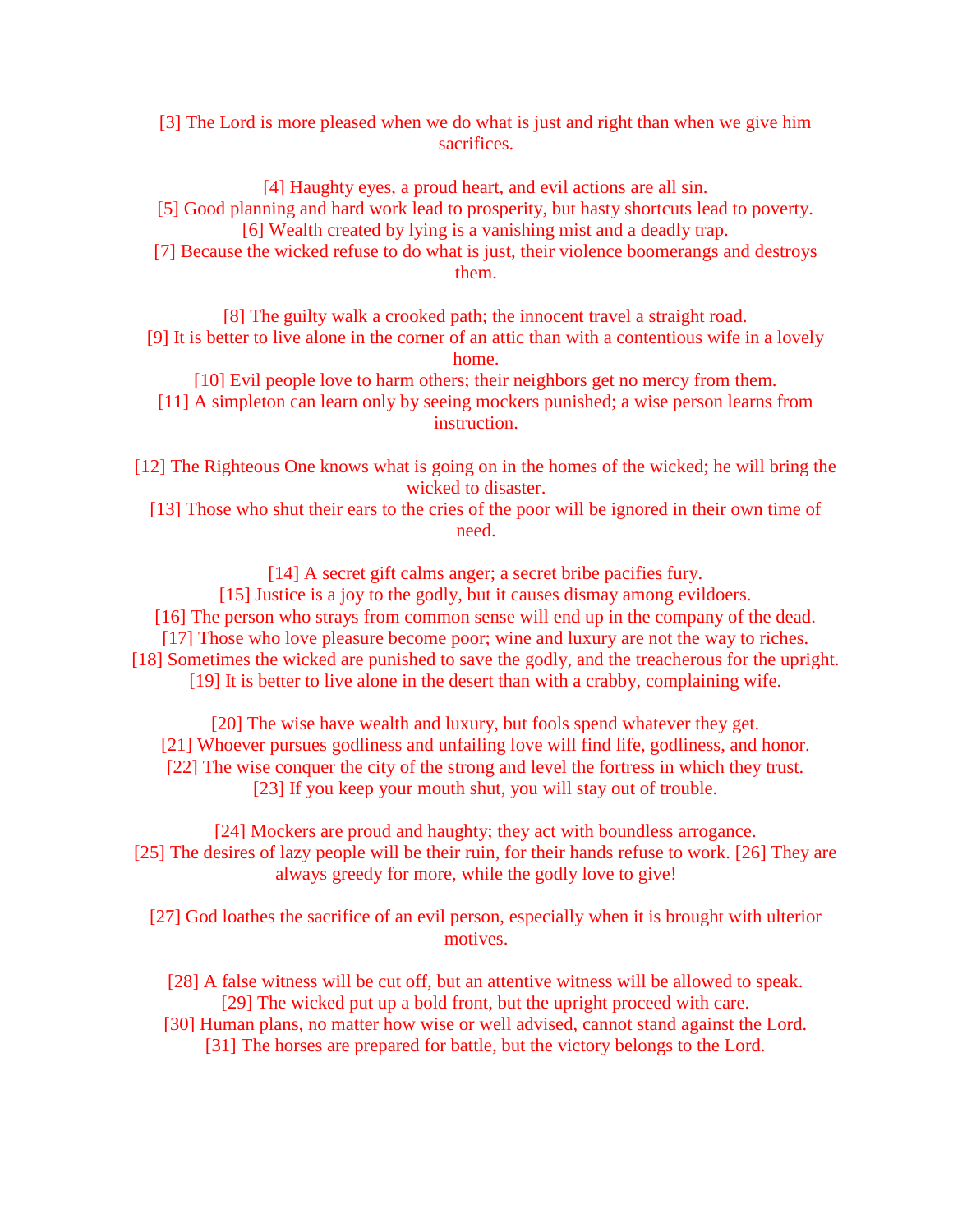[22:1] Choose a good reputation over great riches, for being held in high esteem is better than having silver or gold.

 [2] The rich and the poor have this in common: The Lord made them both. [3] A prudent person foresees the danger ahead and takes precautions; the simpleton goes blindly on and suffers the consequences.

 [4] True humility and fear of the Lord lead to riches, honor, and long life. [5] The deceitful walk a thorny, treacherous road; whoever values life will stay away. [6] Teach your children to choose the right path, and when they are older, they will remain upon it.

 [7] Just as the rich rule the poor, so the borrower is servant to the lender. [8] Those who plant seeds of injustice will harvest disaster, and their reign of terror will end.

[9] Blessed are those who are generous, because they feed the poor.

[10] Throw out the mocker, and fighting, quarrels, and insults will disappear.

[11] Anyone who loves a pure heart and gracious speech is the king's friend.

[12] The Lord preserves knowledge, but he ruins the plans of the deceitful.

- [13] The lazy person is full of excuses, saying, "If I go outside, I might meet a lion in the street and be killed!"
- [14] The mouth of an immoral woman is a deep pit; those living under the Lord's displeasure will fall into it.

[15] A youngster's heart is filled with foolishness, but discipline will drive it away.

 [16] A person who gets ahead by oppressing the poor or by showering gifts on the rich will end in poverty.

 [17] Listen to the words of the wise; apply your heart to my instruction. [18] For it is good to keep these sayings deep within yourself, always ready on your lips. [19] I am teaching you today—yes, you—so you will trust in the Lord. [20] I have written thirty sayings for you, filled with advice and knowledge. [21] In this way, you may know the truth and bring an accurate report to those who sent you.

- [22] Do not rob the poor because they are poor or exploit the needy in court. [23] For the Lord is their defender. He will injure anyone who injures them.
- [24] Keep away from angry, short-tempered people, [25] or you will learn to be like them and endanger your soul.
- [26] Do not co-sign another person's note or put up a guarantee for someone else's loan. [27] If you can't pay it, even your bed will be snatched from under you.
- [28] Do not steal your neighbor's property by moving the ancient boundary markers set up by your ancestors.

 [29] Do you see any truly competent workers? They will serve kings rather than ordinary people.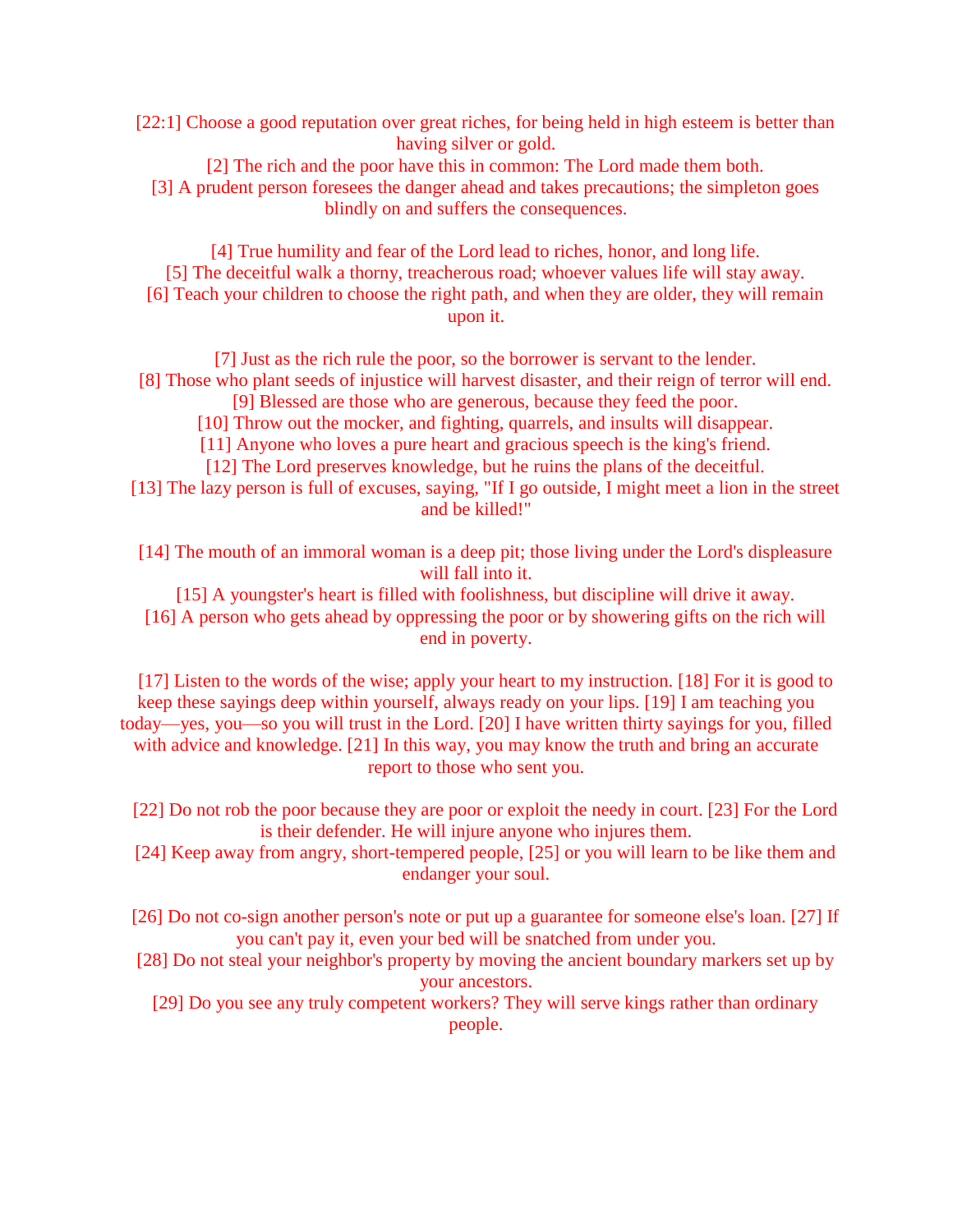[23:1] When dining with a ruler, pay attention to what is put before you. [2] If you are a big eater, put a knife to your throat, [3] and don't desire all the delicacies—deception may be involved.

 [4] Don't weary yourself trying to get rich. Why waste your time? [5] For riches can disappear as though they had the wings of a bird!

 [6] Don't eat with people who are stingy; don't desire their delicacies. [7] "Eat and drink," they say, but they don't mean it. They are always thinking about how much it costs. [8] You will vomit up the delicious food they serve, and you will have to take back your words of appreciation for their "kindness."

 [9] Don't waste your breath on fools, for they will despise the wisest advice. [10] Don't steal the land of defenseless orphans by moving the ancient boundary markers, [11] for their Redeemer is strong. He himself will bring their charges against you. [12] Commit yourself to instruction; attune your ears to hear words of knowledge. [13] Don't fail to correct your children. They won't die if you spank them. [14] Physical

discipline may well save them from death.

 [15] My child, how I will rejoice if you become wise. [16] Yes, my heart will thrill when you speak what is right and just.

 [17] Don't envy sinners, but always continue to fear the Lord. [18] For surely you have a future ahead of you; your hope will not be disappointed.

 [19] My child, listen and be wise. Keep your heart on the right course. [20] Do not carouse with drunkards and gluttons, [21] for they are on their way to poverty. Too much sleep clothes a person with rags.

 [22] Listen to your father, who gave you life, and don't despise your mother's experience when she is old. [23] Get the truth and don't ever sell it; also get wisdom, discipline, and discernment. [24] The father of godly children has cause for joy. What a pleasure it is to have wise children. [25] So give your parents joy! May she who gave you birth be happy.

 [26] O my son, give me your heart. May your eyes delight in my ways of wisdom. [27] A prostitute is a deep pit; an adulterous woman is treacherous. [28] She hides and waits like a robber, looking for another victim who will be unfaithful to his wife.

 [29] Who has anguish? Who has sorrow? Who is always fighting? Who is always complaining? Who has unnecessary bruises? Who has bloodshot eyes?

[30] It is the one who spends long hours in the taverns, trying out new drinks. [31] Don't let the sparkle and smooth taste of wine deceive you. [32] For in the end it bites like a poisonous serpent; it stings like a viper. [33] You will see hallucinations, and you will say crazy things. [34] You will stagger like a sailor tossed at sea, clinging to a swaying mast. [35] And you will say, "They hit me, but I didn't feel it. I didn't even know it when they beat me up. When will I wake up so I can have another drink?"

 [24:1] Don't envy evil people; don't desire their company. [2] For they spend their days plotting violence, and their words are always stirring up trouble.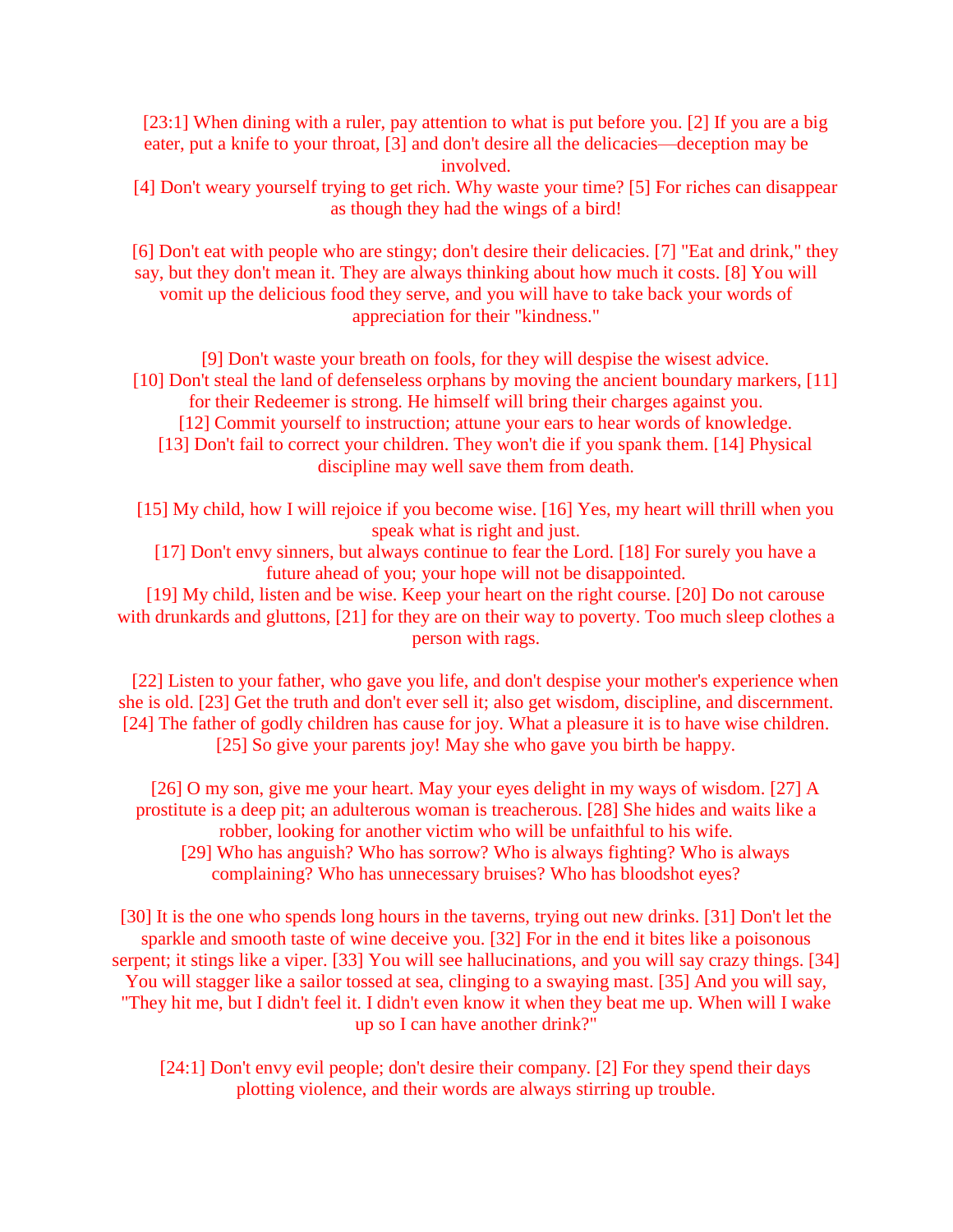[3] A house is built by wisdom and becomes strong through good sense. [4] Through knowledge its rooms are filled with all sorts of precious riches and valuables.

 [5] A wise man is mightier than a strong man, and a man of knowledge is more powerful than a strong man. [6] So don't go to war without wise guidance; victory depends on having many counselors.

 [7] Wisdom is too much for a fool. When the leaders gather, the fool has nothing to say. [8] A person who plans evil will get a reputation as a troublemaker. [9] The schemes of a fool are sinful; everyone despises a mocker.

[10] If you fail under pressure, your strength is not very great.

[11] Rescue those who are unjustly sentenced to death; don't stand back and let them die. [12] Don't try to avoid responsibility by saying you didn't know about it. For God knows all hearts, and he sees you. He keeps watch over your soul, and he knows you knew! And he will judge all people according to what they have done.

[13] My child, eat honey, for it is good, and the honeycomb is sweet to the taste. [14] In the same way, wisdom is sweet to your soul. If you find it, you will have a bright future, and your hopes will not be cut short.

[15] Do not lie in wait like an outlaw at the home of the godly. And don't raid the house where the godly live. [16] They may trip seven times, but each time they will rise again. But one calamity is enough to lay the wicked low.

 [17] Do not rejoice when your enemies fall into trouble. Don't be happy when they stumble. [18] For the Lord will be displeased with you and will turn his anger away from them.

[19] Do not fret because of evildoers; don't envy the wicked. [20] For the evil have no future; their light will be snuffed out.

 [21] My child, fear the Lord and the king, and don't associate with rebels. [22] For you will go down with them to sudden disaster. Who knows where the punishment from the Lord and the king will end?

[23] Here are some further sayings of the wise:

 It is wrong to show favoritism when passing judgment. [24] A judge who says to the wicked, "You are innocent," will be cursed by many people and denounced by the nations. [25] But blessings are showered on those who convict the guilty. [26] It is an honor to receive an honest reply.

 [27] Develop your business first before building your house. [28] Do not testify spitefully against innocent neighbors; don't lie about them. [29] And don't say, "Now I can pay them back for all their meanness to me! I'll get even!"

 [30] I walked by the field of a lazy person, the vineyard of one lacking sense. [31] I saw that it was overgrown with thorns. It was covered with weeds, and its walls were broken down. [32] Then, as I looked and thought about it, I learned this lesson: [33] A little extra sleep, a little more slumber, a little folding of the hands to rest— [34] and poverty will pounce on you like a bandit; scarcity will attack you like an armed robber.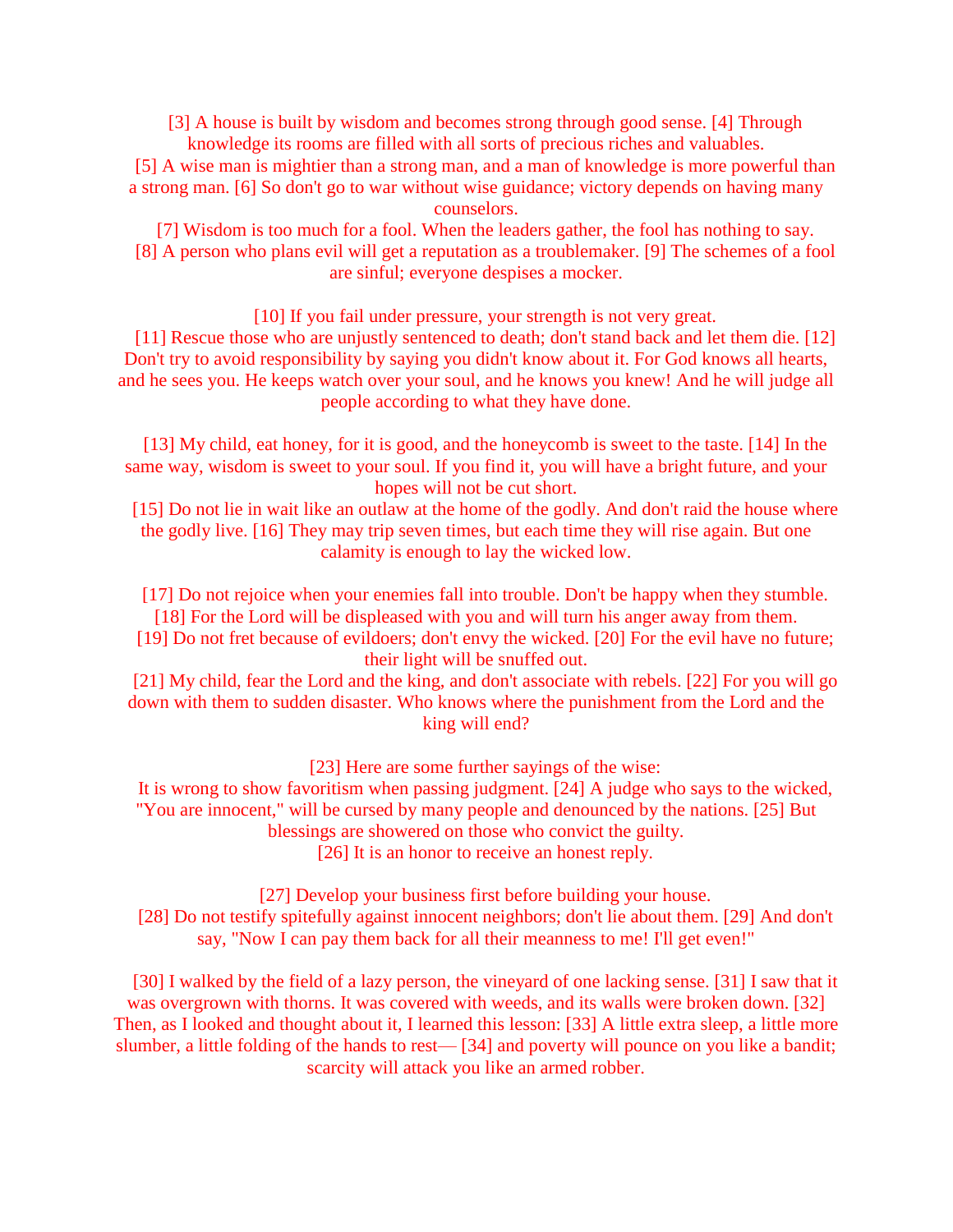#### C. WISDOM FOR THE LEADERS (Proverbs 25:1-31:31)

In addition to the proverbs that Solomon collected, the men of Hezekiah collected many proverbs that Solomon and others wrote. While most of these are general in nature, many are directed specifically to the king and those who dealt with the king. These are particularly useful for those who are leaders or aspire to be leaders.

#### Proverbs 25:1-31:31

These are more proverbs of Solomon, collected by the advisers of King Hezekiah of Judah. [2] It is God's privilege to conceal things and the king's privilege to discover them. [3] No one can discover the height of heaven, the depth of the earth, or all that goes on in the king's mind!

[4] Remove the dross from silver, and the sterling will be ready for the silversmith. [5] Remove the wicked from the king's court, and his reign will be made secure by justice. [6] Don't demand an audience with the king or push for a place among the great. [7] It is better to wait for an invitation than to be sent to the end of the line, publicly disgraced! Just because you see something, [8] don't be in a hurry to go to court. You might go down before your neighbors in shameful defeat. [9] So discuss the matter with them privately. Don't tell anyone else, [10] or others may accuse you of gossip. Then you will never regain your good reputation.

[11] Timely advice is as lovely as golden apples in a silver basket. [12] Valid criticism is as treasured by the one who heeds it as jewelry made from finest gold. [13] Faithful messengers are as refreshing as snow in the heat of summer. They revive the spirit of their employer.

[14] A person who doesn't give a promised gift is like clouds and wind that don't bring rain. [15] Patience can persuade a prince, and soft speech can crush strong opposition. [16] Do you like honey? Don't eat too much of it, or it will make you sick! [17] Don't visit your neighbors too often, or you will wear out your welcome. [18] Telling lies about others is as harmful as hitting them with an ax, wounding them with a sword, or shooting them with a sharp arrow.

[19] Putting confidence in an unreliable person is like chewing with a toothache or walking on a broken foot.

- [20] Singing cheerful songs to a person whose heart is heavy is as bad as stealing someone's jacket in cold weather or rubbing salt in a wound.
- [21] If your enemies are hungry, give them food to eat. If they are thirsty, give them water to drink.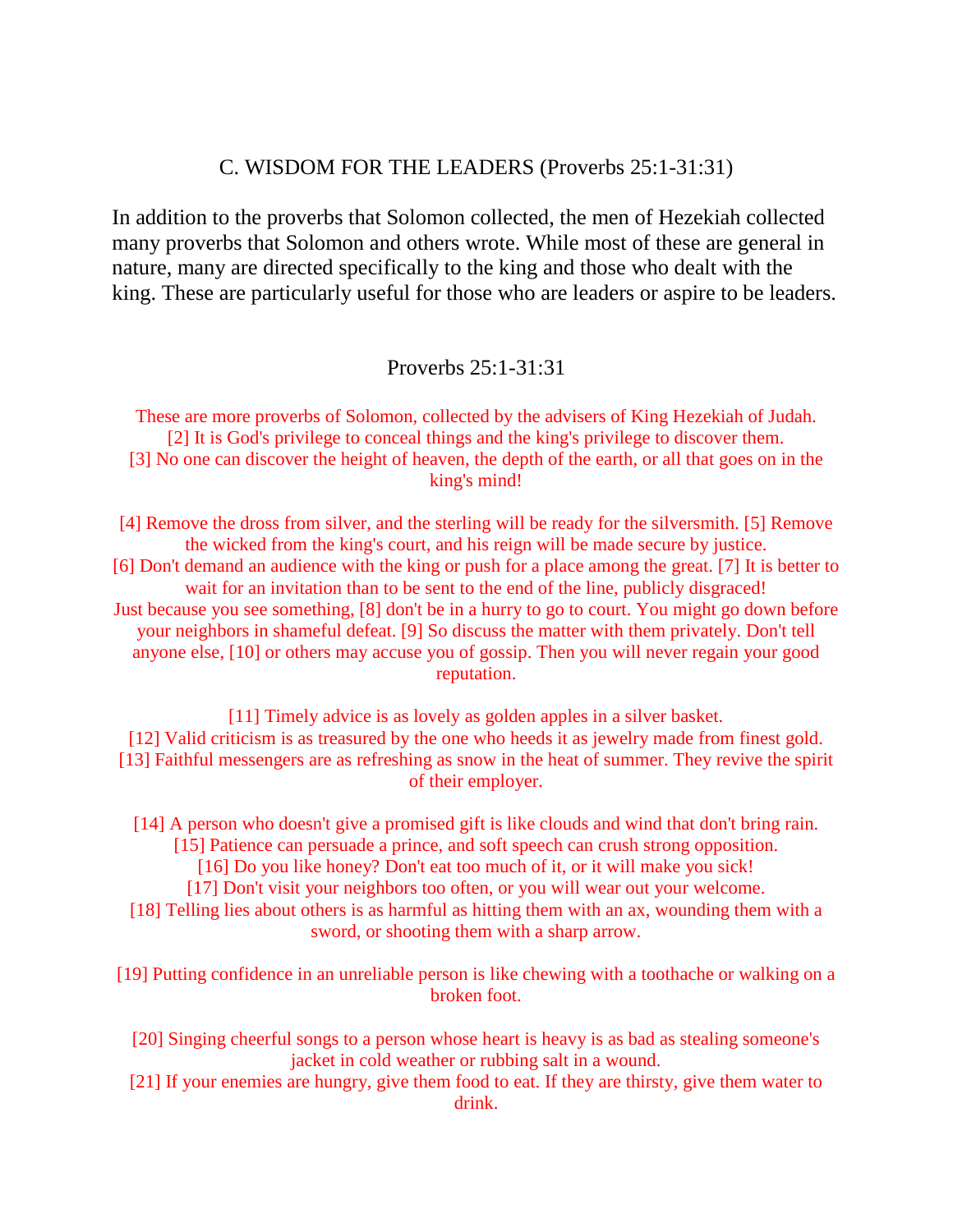[22] You will heap burning coals on their heads, and the Lord will reward you.

[23] As surely as a wind from the north brings rain, so a gossiping tongue causes anger!

[24] It is better to live alone in the corner of an attic than with a contentious wife in a lovely home.

[25] Good news from far away is like cold water to the thirsty.

- [26] If the godly compromise with the wicked, it is like polluting a fountain or muddying a spring.
- [27] Just as it is not good to eat too much honey, it is not good for people to think about all the honors they deserve.

[28] A person without self-control is as defenseless as a city with broken-down walls.

[26:1] Honor doesn't go with fools any more than snow with summer or rain with harvest. [2] Like a fluttering sparrow or a darting swallow, an unfair curse will not land on its intended victim.

[3] Guide a horse with a whip, a donkey with a bridle, and a fool with a rod to his back! [4] When arguing with fools, don't answer their foolish arguments, or you will become as foolish as they are.

[5] When arguing with fools, be sure to answer their foolish arguments, or they will become wise in their own estimation.

[6] Trusting a fool to convey a message is as foolish as cutting off one's feet or drinking poison! [7] In the mouth of a fool, a proverb becomes as limp as a paralyzed leg.

[8] Honoring a fool is as foolish as tying a stone to a slingshot.

[9] A proverb in a fool's mouth is as dangerous as a thornbush brandished by a drunkard.

[10] An employer who hires a fool or a bystander is like an archer who shoots recklessly.

[11] As a dog returns to its vomit, so a fool repeats his folly.

[12] There is more hope for fools than for people who think they are wise. [13] The lazy person is full of excuses, saying, "I can't go outside because there might be a lion on the road! Yes, I'm sure there's a lion out there!"

[14] As a door turns back and forth on its hinges, so the lazy person turns over in bed. [15] Some people are so lazy that they won't lift a finger to feed themselves.

[16] Lazy people consider themselves smarter than seven wise counselors.

[17] Yanking a dog's ears is as foolish as interfering in someone else's argument.

[18] Just as damaging as a mad man shooting a lethal weapon [19] is someone who lies to a friend and then says, "I was only joking."

[20] Fire goes out for lack of fuel, and quarrels disappear when gossip stops.

[21] A quarrelsome person starts fights as easily as hot embers light charcoal or fire lights wood.

[22] What dainty morsels rumors are—but they sink deep into one's heart.

[23] Smooth words may hide a wicked heart, just as a pretty glaze covers a common clay pot. [24] People with hate in their hearts may sound pleasant enough, but don't believe them. [25] Though they pretend to be kind, their hearts are full of all kinds of evil. [26] While their hatred may be concealed by trickery, it will finally come to light for all to see.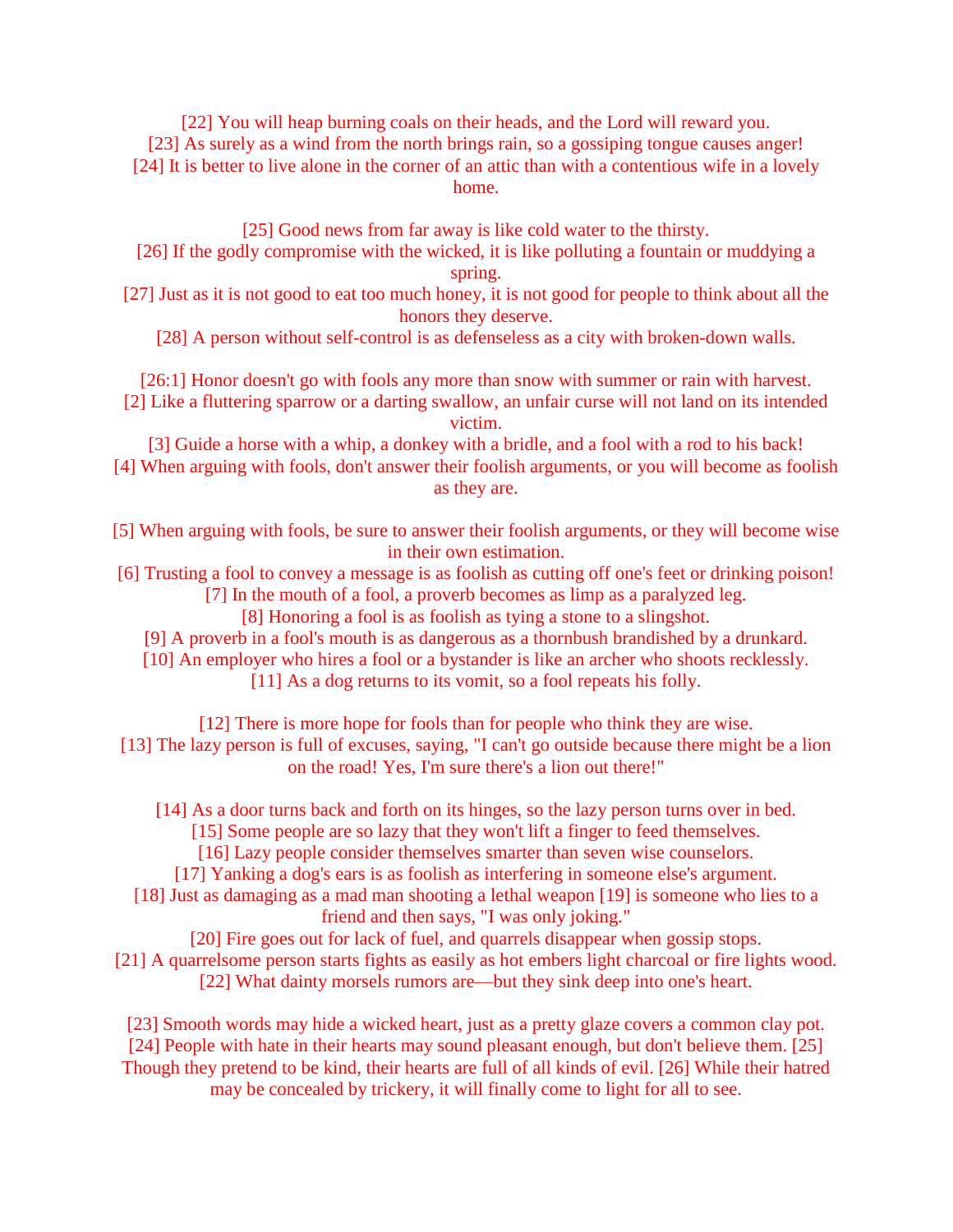[27] If you set a trap for others, you will get caught in it yourself. If you roll a boulder down on others, it will roll back and crush you.

[28] A lying tongue hates its victims, and flattery causes ruin.

[27:1] Don't brag about tomorrow, since you don't know what the day will bring. [2] Don't praise yourself; let others do it!

[3] A stone is heavy and sand is weighty, but the resentment caused by a fool is heavier than both.

[4] Anger is cruel, and wrath is like a flood, but who can survive the destructiveness of jealousy? [5] An open rebuke is better than hidden love!

[6] Wounds from a friend are better than many kisses from an enemy.

[7] Honey seems tasteless to a person who is full, but even bitter food tastes sweet to the hungry.

[8] A person who strays from home is like a bird that strays from its nest.

- [9] The heartfelt counsel of a friend is as sweet as perfume and incense.
- [10] Never abandon a friend—either yours or your father's. Then in your time of need, you won't have to ask your relatives for assistance. It is better to go to a neighbor than to a relative who lives far away.
- [11] My child, how happy I will be if you turn out to be wise! Then I will be able to answer my critics.
	- [12] A prudent person foresees the danger ahead and takes precautions. The simpleton goes blindly on and suffers the consequences.
- [13] Be sure to get collateral from anyone who guarantees the debt of a stranger. Get a deposit if someone guarantees the debt of an adulterous woman.
- [14] If you shout a pleasant greeting to your neighbor too early in the morning, it will be counted as a curse!
- [15] A nagging wife is as annoying as the constant dripping on a rainy day. [16] Trying to stop her complaints is like trying to stop the wind or hold something with greased hands. [17] As iron sharpens iron, a friend sharpens a friend.
	- [18] Workers who tend a fig tree are allowed to eat its fruit. In the same way, workers who protect their employer's interests will be rewarded.

[19] As a face is reflected in water, so the heart reflects the person.

- [20] Just as Death and Destruction are never satisfied, so human desire is never satisfied. [21] Fire tests the purity of silver and gold, but a person is tested by being praised.
- [22] You cannot separate fools from their foolishness, even though you grind them like grain with mortar and pestle.

[23] Know the state of your flocks, and put your heart into caring for your herds, [24] for riches don't last forever, and the crown might not be secure for the next generation. [25] After the hay is harvested, the new crop appears, and the mountain grasses are gathered in, [26] your sheep will provide wool for clothing, and your goats will be sold for the price of a field. [27] And you will have enough goats' milk for you, your family, and your servants.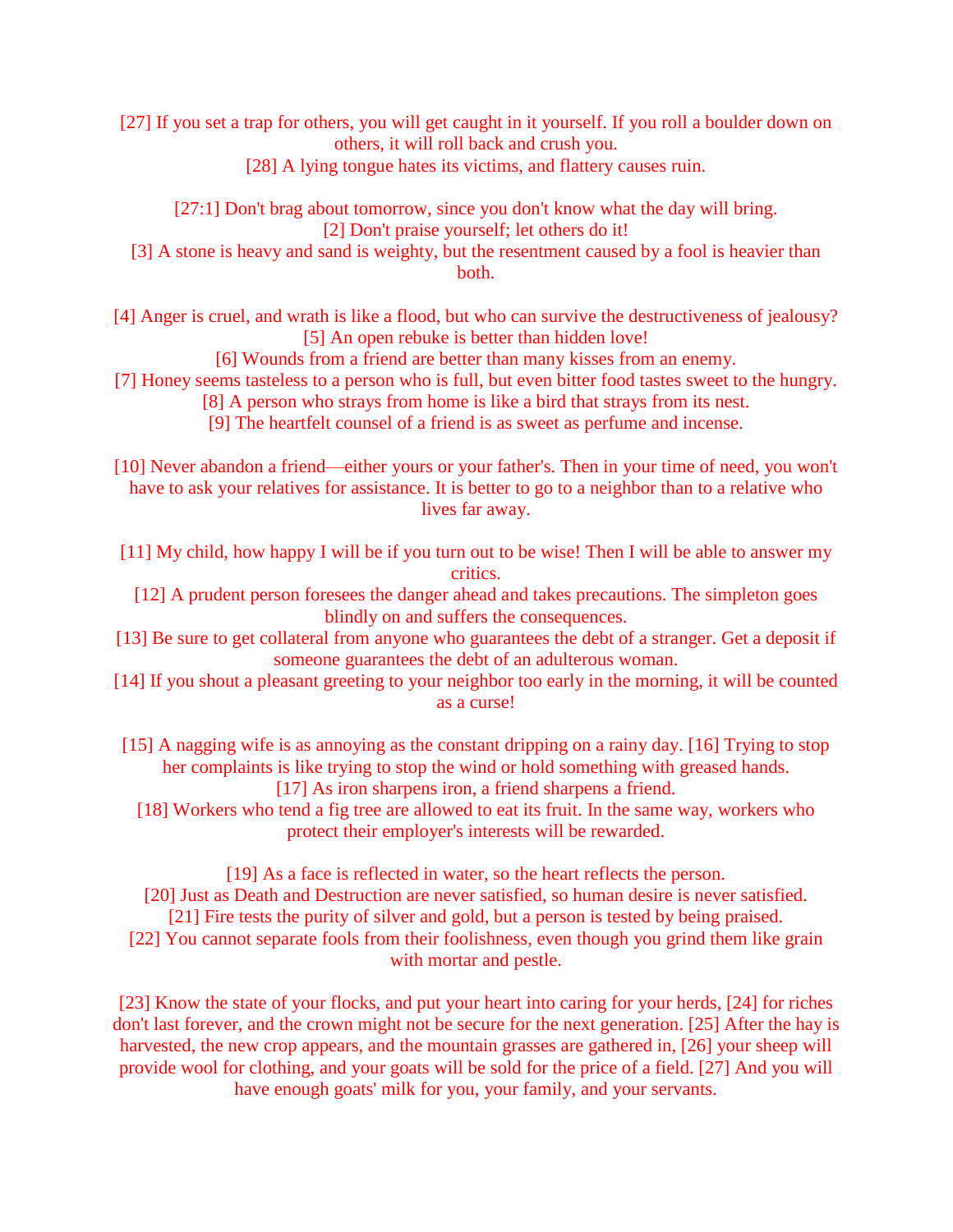[28:1] The wicked run away when no one is chasing them, but the godly are as bold as lions. [2] When there is moral rot within a nation, its government topples easily. But with wise and knowledgeable leaders, there is stability.

[3] A poor person who oppresses the poor is like a pounding rain that destroys the crops. [4] To reject the law is to praise the wicked; to obey the law is to fight them.

- [5] Evil people don't understand justice, but those who follow the Lord understand completely. [6] It is better to be poor and honest than rich and crooked.
- [7] Young people who obey the law are wise; those who seek out worthless companions bring shame to their parents.
- [8] A person who makes money by charging interest will lose it. It will end up in the hands of someone who is kind to the poor.

[9] The prayers of a person who ignores the law are despised.

[10] Those who lead the upright into sin will fall into their own trap, but the honest will inherit good things.

[11] Rich people picture themselves as wise, but their real poverty is evident to the poor.

- [12] When the godly succeed, everyone is glad. When the wicked take charge, people go into hiding.
- [13] People who cover over their sins will not prosper. But if they confess and forsake them, they will receive mercy.
	- [14] Blessed are those who have a tender conscience, but the stubborn are headed for serious trouble.
		- [15] A wicked ruler is as dangerous to the poor as a lion or bear attacking them.
	- [16] Only a stupid prince will oppress his people, but a king will have a long reign if he hates dishonesty and bribes.

[17] A murderer's tormented conscience will drive him into the grave. Don't protect him!

[18] The honest will be rescued from harm, but those who are crooked will be destroyed.

[19] Hard workers have plenty of food; playing around brings poverty.

[20] The trustworthy will get a rich reward. But the person who wants to get rich quick will only get into trouble.

[21] Showing partiality is never good, yet some will do wrong for something as small as a piece of bread.

[22] A greedy person tries to get rich quick, but it only leads to poverty.

- [23] In the end, people appreciate frankness more than flattery.
- [24] Robbing your parents and then saying, "What's wrong with that?" is as serious as committing murder.

[25] Greed causes fighting; trusting the Lord leads to prosperity.

[26] Trusting oneself is foolish, but those who walk in wisdom are safe.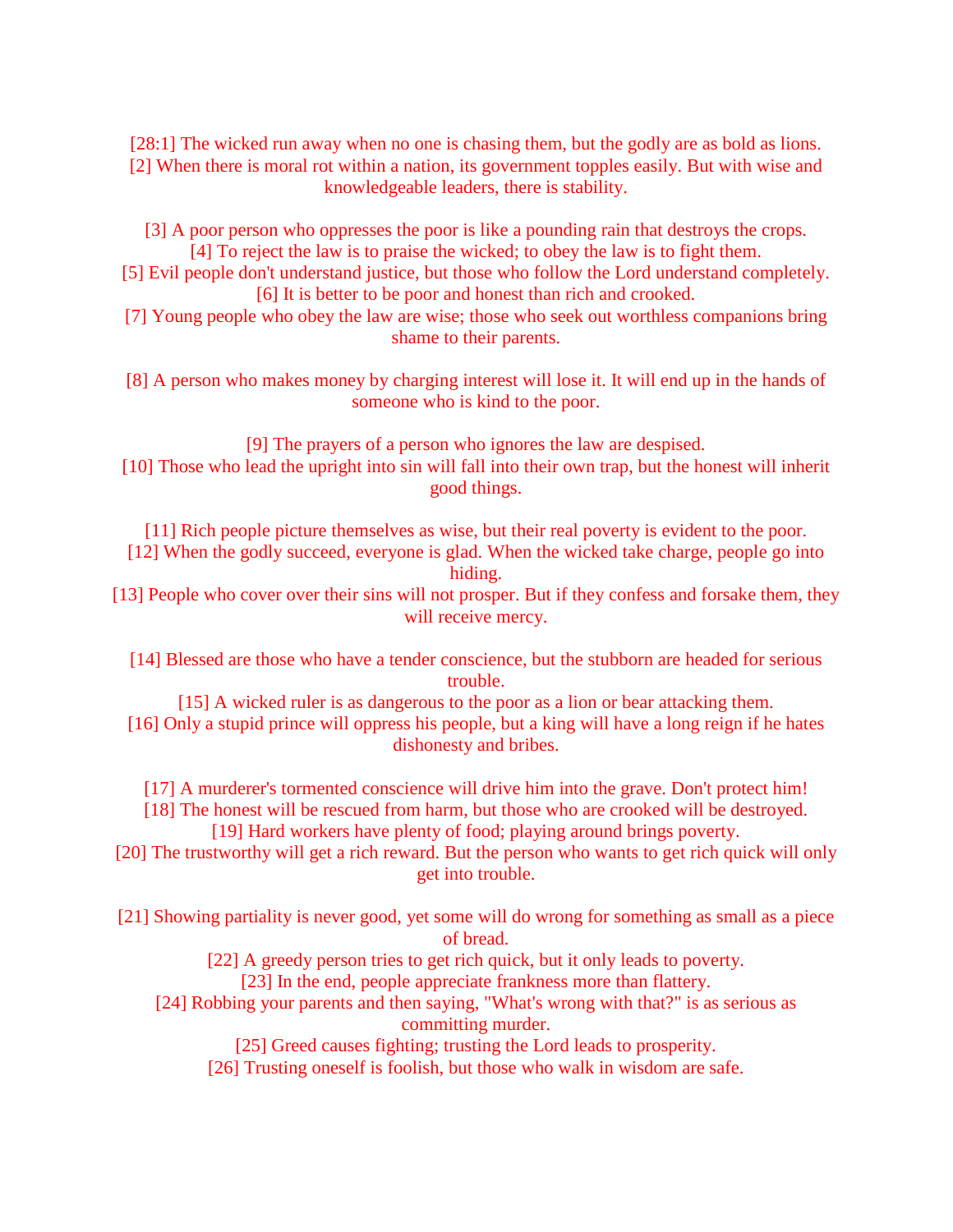- [27] Whoever gives to the poor will lack nothing. But a curse will come upon those who close their eyes to poverty.
	- [28] When the wicked take charge, people hide. When the wicked meet disaster, the godly multiply.

[29:1] Whoever stubbornly refuses to accept criticism will suddenly be broken beyond repair. [2] When the godly are in authority, the people rejoice. But when the wicked are in power, they

groan.

[3] The man who loves wisdom brings joy to his father, but if he hangs around with prostitutes, his wealth is wasted.

[4] A just king gives stability to his nation, but one who demands bribes destroys it. [5] To flatter people is to lay a trap for their feet.

[6] Evil people are trapped by sin, but the righteous escape, shouting for joy.

- [7] The godly know the rights of the poor; the wicked don't care to know.
- [8] Mockers can get a whole town agitated, but those who are wise will calm anger.

[9] If a wise person takes a fool to court, there will be ranting and ridicule but no satisfaction.

[10] The bloodthirsty hate the honest, but the upright seek out the honest.

[11] A fool gives full vent to anger, but a wise person quietly holds it back.

[12] If a ruler honors liars, all his advisers will be wicked.

- [13] The poor and the oppressor have this in common—the Lord gives light to the eyes of both. [14] A king who is fair to the poor will have a long reign.
	- [15] To discipline and reprimand a child produces wisdom, but a mother is disgraced by an undisciplined child.
- [16] When the wicked are in authority, sin increases. But the godly will live to see the tyrant's downfall.

[17] Discipline your children, and they will give you happiness and peace of mind.

- [18] When people do not accept divine guidance, they run wild. But whoever obeys the law is happy.
- [19] For a servant, mere words are not enough—discipline is needed. For the words may be understood, but they are not heeded.

[20] There is more hope for a fool than for someone who speaks without thinking.

[21] A servant who is pampered from childhood will later become a rebel.

[22] A hot-tempered person starts fights and gets into all kinds of sin.

[23] Pride ends in humiliation, while humility brings honor.

[24] If you assist a thief, you are only hurting yourself. You will be punished if you report the crime, but you will be cursed if you don't.

[25] Fearing people is a dangerous trap, but to trust the Lord means safety.

[26] Many seek the ruler's favor, but justice comes from the Lord.

[27] The godly despise the wicked; the wicked despise the godly.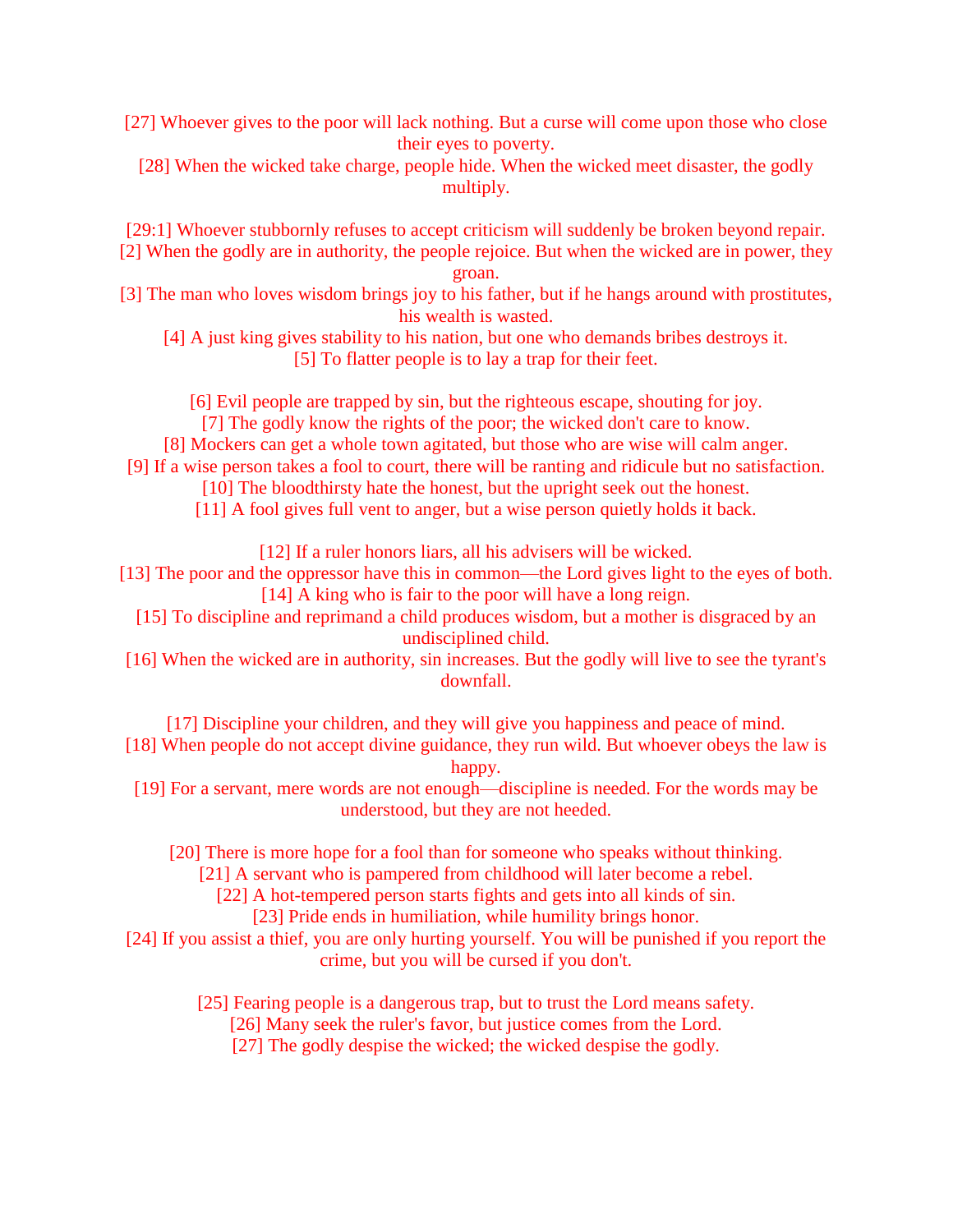[30:1] The message of Agur son of Jakeh. An oracle. I am weary, O God; I am weary and worn out, O God. [2] I am too ignorant to be human, and I lack common sense. [3] I have not mastered human wisdom, nor do I know the Holy One. [4] Who but God goes up to heaven and comes back down? Who holds the wind in his fists? Who wraps up the oceans in his cloak? Who has created the whole wide world? What is his name—and his son's name? Tell me if you know!

[5] Every word of God proves true. He defends all who come to him for protection. [6] Do not add to his words, or he may rebuke you, and you will be found a liar. [7] O God, I beg two favors from you before I die. [8] First, help me never to tell a lie. Second, give me neither poverty nor riches! Give me just enough to satisfy my needs. [9] For if I grow rich, I may deny you and say, "Who is the Lord?" And if I am too poor, I may steal and thus insult God's holy name. [10] Never slander a person to his employer. If you do, the person will curse you, and you will pay for it.

[11] Some people curse their father and do not thank their mother. [12] They feel pure, but they are filthy and unwashed. [13] They are proud beyond description and disdainful. [14] They devour the poor with teeth as sharp as swords or knives. They destroy the needy from the face of the earth.

[15] The leech has two suckers that cry out, "More, more!" There are three other things—no, four!—that are never satisfied:

> [16] the grave, the barren womb, the thirsty desert, the blazing fire.

[17] The eye that mocks a father and despises a mother will be plucked out by ravens of the valley and eaten by vultures.

[18] There are three things that amaze me—no, four things I do not understand: [19] How an eagle glides through the sky, how a snake slithers on a rock, how a ship navigates the ocean, how a man loves a woman.

[20] Equally amazing is how an adulterous woman can satisfy her sexual appetite, shrug her shoulders, and then say, "What's wrong with that?"

[21] There are three things that make the earth tremble—no, four it cannot endure: [22] a slave who becomes a king, an overbearing fool who prospers, [23] a bitter woman who finally gets a husband, a servant girl who supplants her mistress.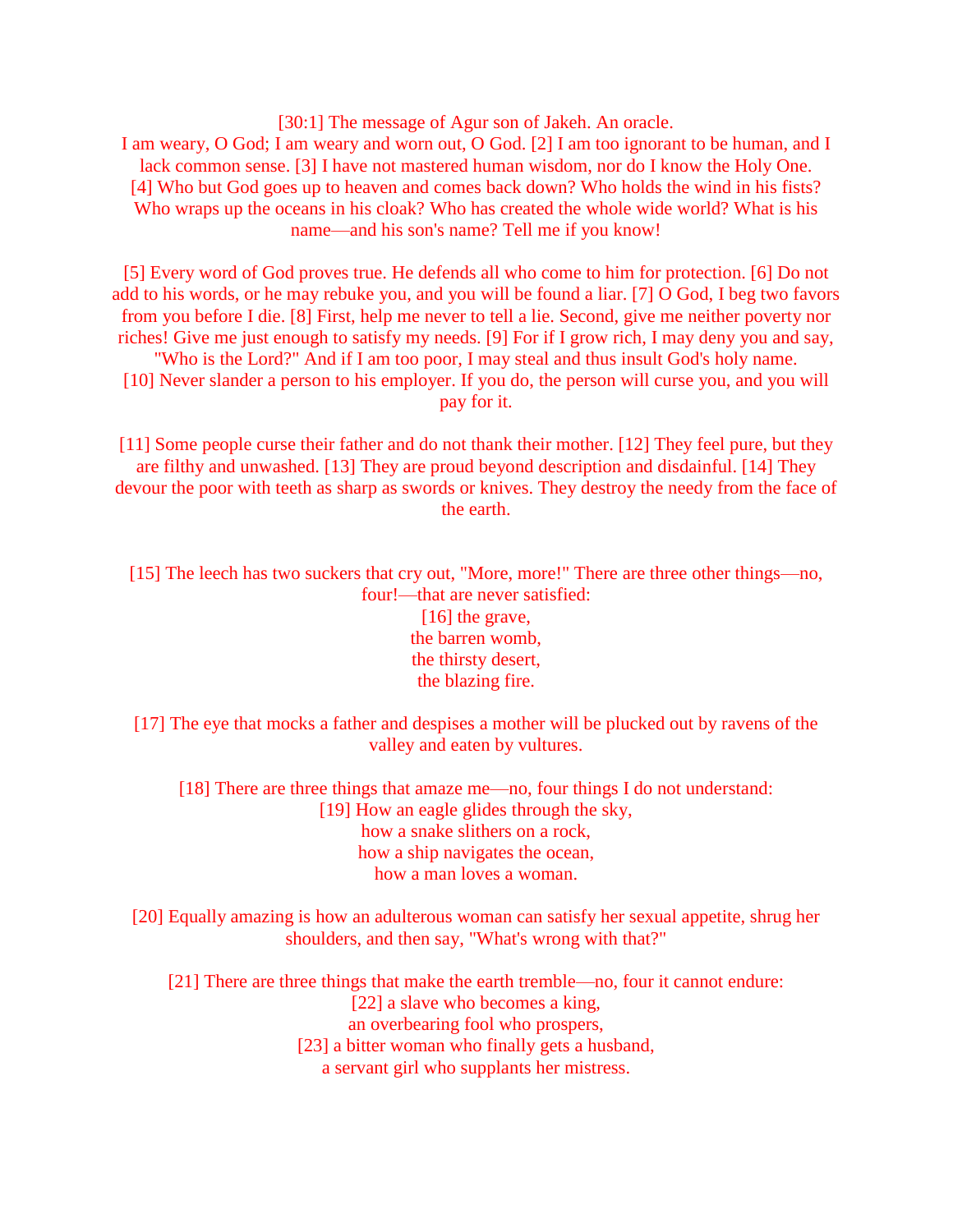[24] There are four things on earth that are small but unusually wise: [25] Ants—they aren't strong, but they store up food for the winter. [26] Rock badgers—they aren't powerful, but they make their homes among the rocky cliffs. [27] Locusts—they have no king, but they march like an army in ranks. [28] Lizards—they are easy to catch, but they are found even in kings' palaces.

[29] There are three stately monarchs on the earth—no, four: [30] the lion, king of animals, who won't turn aside for anything, [31] the strutting rooster, the male goat, a king as he leads his army.

[32] If you have been a fool by being proud or plotting evil, don't brag about it—cover your mouth with your hand in shame.

[33] As the beating of cream yields butter, and a blow to the nose causes bleeding, so anger causes quarrels.

[31:1] These are the sayings of King Lemuel, an oracle that his mother taught him. [2] O my son, O son of my womb, O son of my promises, [3] do not spend your strength on women, on those who ruin kings.

[4] And it is not for kings, O Lemuel, to guzzle wine. Rulers should not crave liquor. [5] For if they drink, they may forget their duties and be unable to give justice to those who are oppressed. [6] Liquor is for the dying, and wine for those in deep depression. [7] Let them drink to forget their poverty and remember their troubles no more.

[8] Speak up for those who cannot speak for themselves; ensure justice for those who are perishing. [9] Yes, speak up for the poor and helpless, and see that they get justice.

[10] Who can find a virtuous and capable wife? She is worth more than precious rubies. [11] Her husband can trust her, and she will greatly enrich his life. [12] She will not hinder him but help him all her life.

[13] She finds wool and flax and busily spins it. [14] She is like a merchant's ship; she brings her food from afar. [15] She gets up before dawn to prepare breakfast for her household and plan the day's work for her servant girls. [16] She goes out to inspect a field and buys it; with her earnings she plants a vineyard.

[17] She is energetic and strong, a hard worker. [18] She watches for bargains; her lights burn late into the night. [19] Her hands are busy spinning thread, her fingers twisting fiber. [20] She extends a helping hand to the poor and opens her arms to the needy.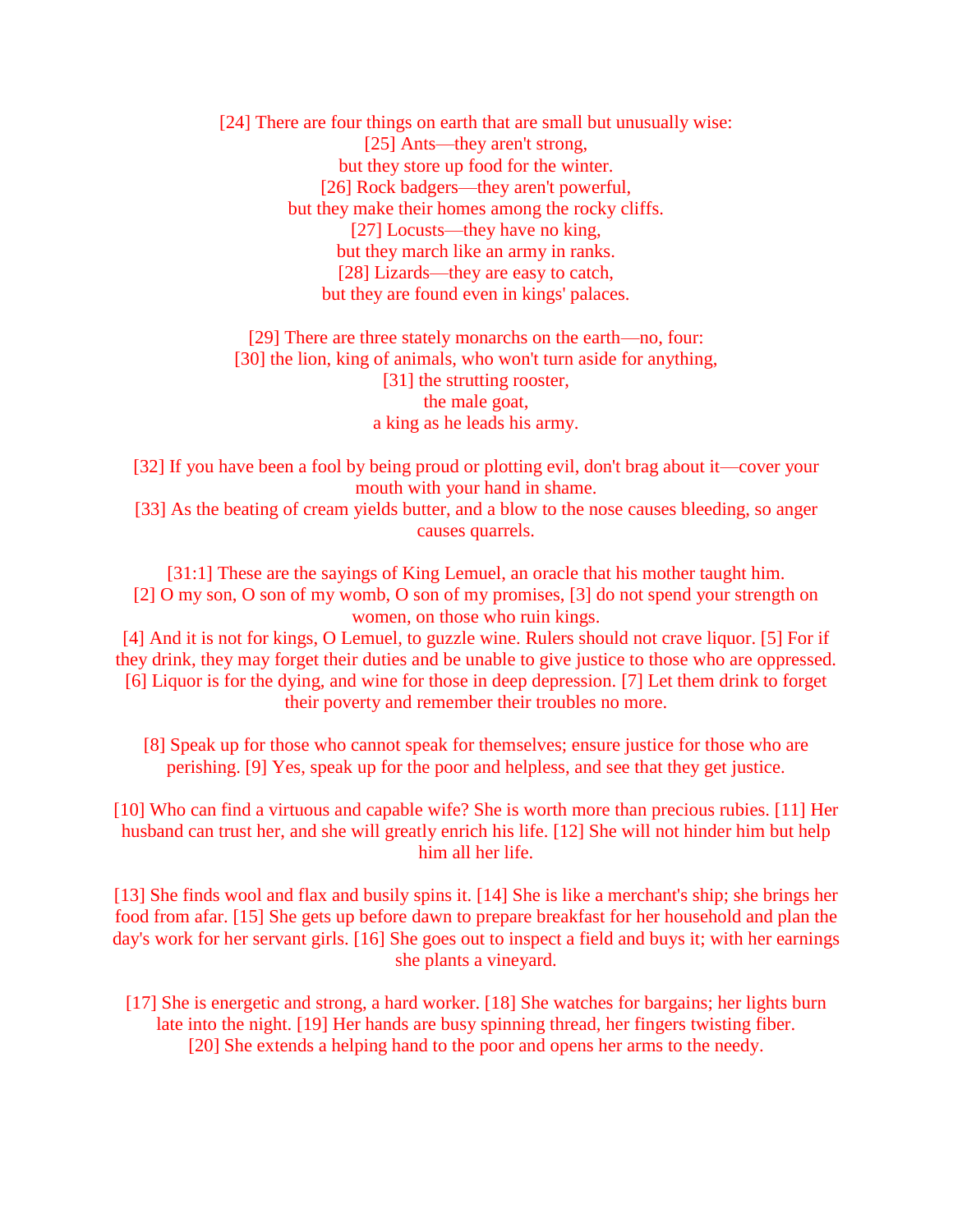- [21] She has no fear of winter for her household because all of them have warm clothes. [22] She quilts her own bedspreads. She dresses like royalty in gowns of finest cloth.
- [23] Her husband is well known, for he sits in the council meeting with the other civic leaders. [24] She makes belted linen garments and sashes to sell to the merchants. [25] She is clothed with strength and dignity, and she laughs with no fear of the future.
- [26] When she speaks, her words are wise, and kindness is the rule when she gives instructions. [27] She carefully watches all that goes on in her household and does not have to bear the consequences of laziness.
- [28] Her children stand and bless her. Her husband praises her: [29] "There are many virtuous and capable women in the world, but you surpass them all!"

[30] Charm is deceptive, and beauty does not last; but a woman who fears the Lord will be greatly praised. [31] Reward her for all she has done. Let her deeds publicly declare her praise.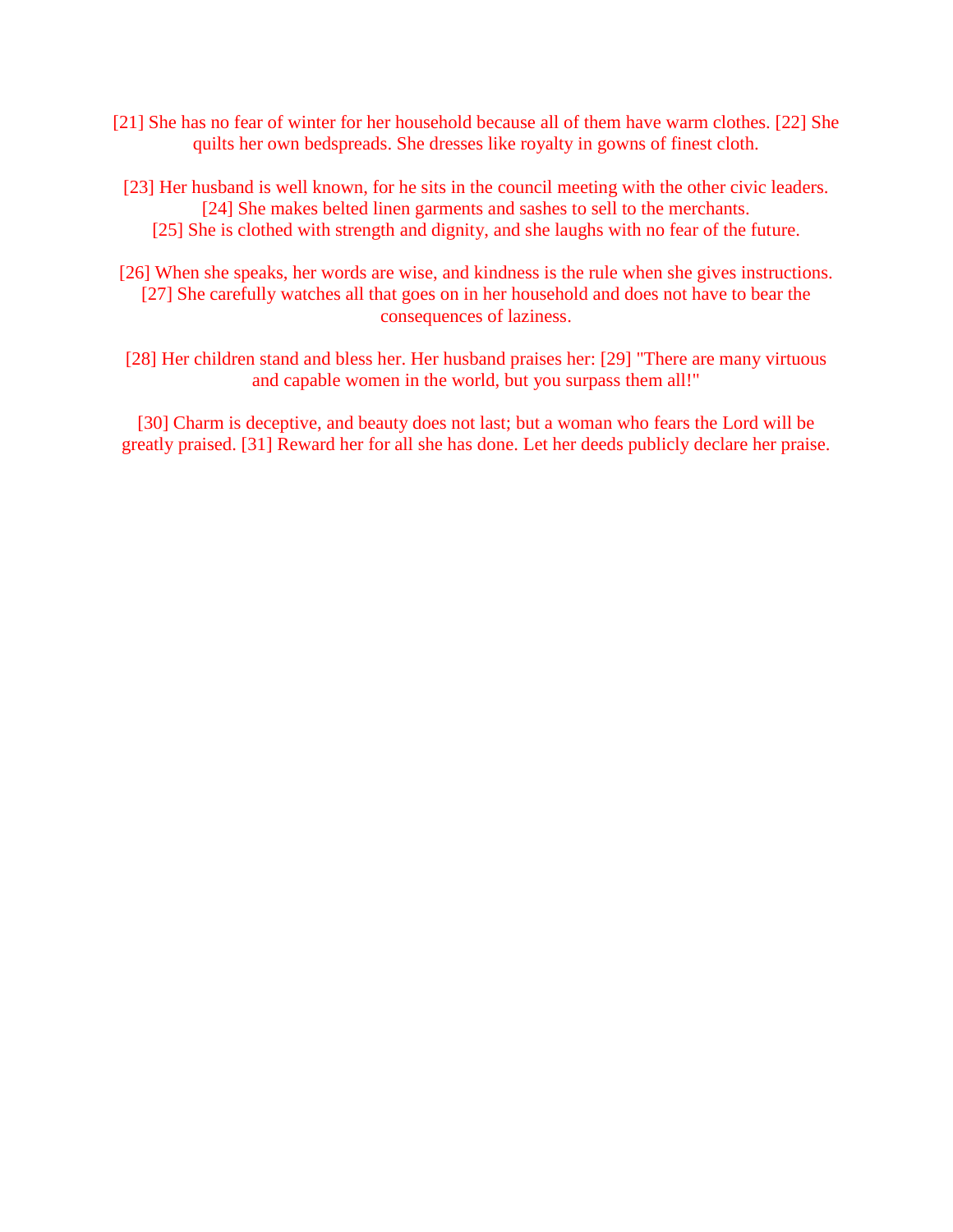#### **MEGATHEMES**

#### **THEME: Wisdom**

#### **EXPLANATION:**

God wants his people to be wise. Two kinds of people portray two contrasting paths of life. The fool is the wicked, stubborn person who hates or ignores God. The wise person seeks to know and love God.

#### **IMPORTANCE:**

When we choose God's way, he grants us wisdom. His Word, the Bible, leads us to live rightly, have right relationships, and make right decisions.

#### **THEME: Relationships**

#### **EXPLANATION:**

Proverbs gives us advice for developing our personal relationships with friends, family members, and coworkers. In every relationship, we must show love, dedication, and high moral standards.

#### **IMPORTANCE:**

To relate to people, we need consistency, tact, and discipline to use the wisdom God gives us. If we don't treat others according to the wisdom God gives, our relationships will suffer.

#### **THEME: Speech**

#### **EXPLANATION:**

What we say shows our real attitude toward others. How we talk reveals what we're really like. Our speech is a test of how wise we have become.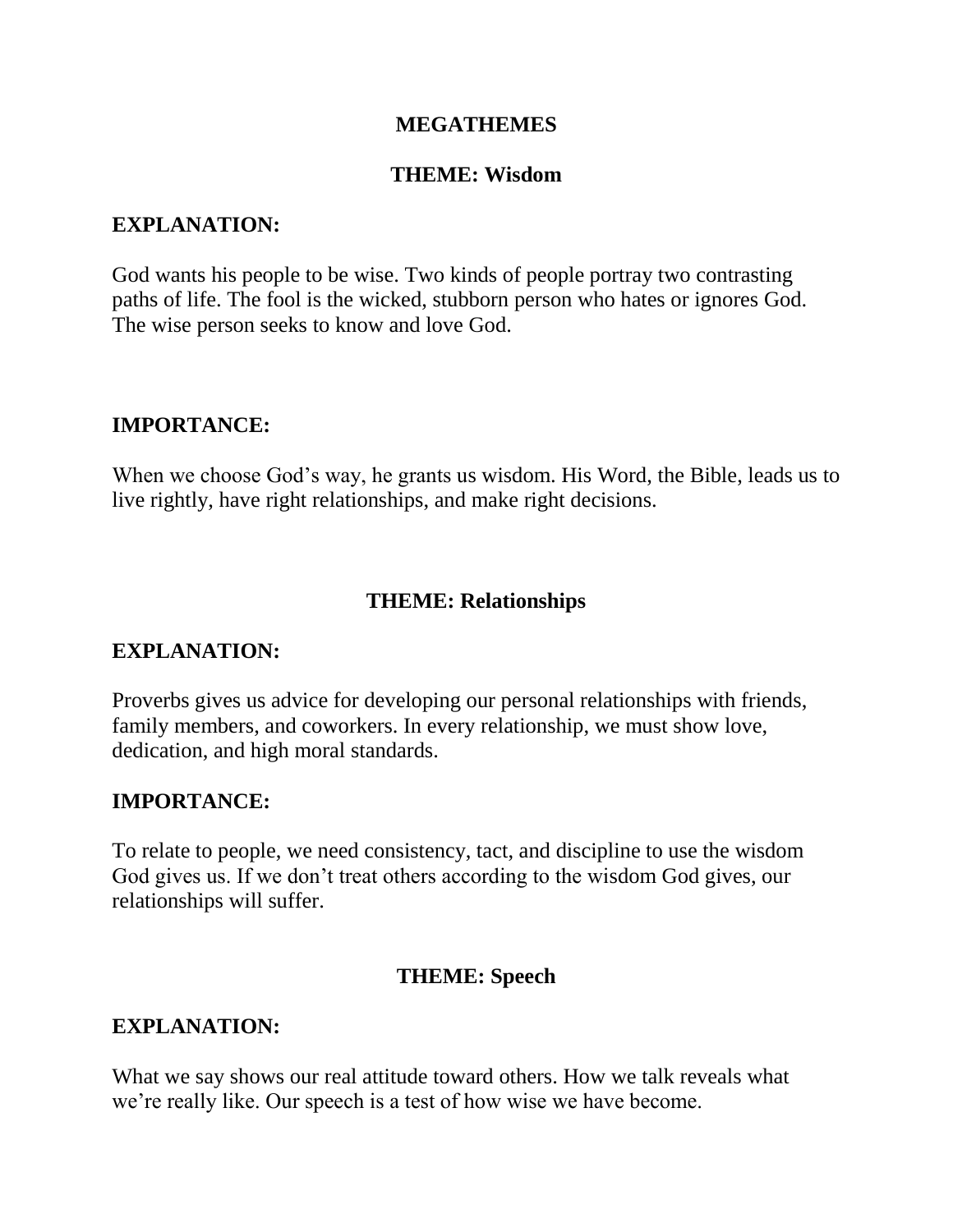## **IMPORTANCE:**

To be wise in our speech we need to use self-control. Our words should be honest and well-chosen.

#### **THEME: Work**

#### **EXPLANATION:**

God controls the final outcome of all we do. We are accountable to carry out our work with diligence and discipline, not laziness.

#### IMPORTANCE:

Because God evaluates how we live, we should work purposefully. We must never be lax or self-satisfied in using our skills.

### **THEME: Success**

#### **EXPLANATION:**

Although people work very hard for money and fame, God views success as having a good reputation, moral character, and the spiritual devotion to obey him.

### **IMPORTANCE:**

A successful relationship with God counts for eternity. Everything else is perishable. All our resources, time, and talents come from God. We should strive to use them wisely.